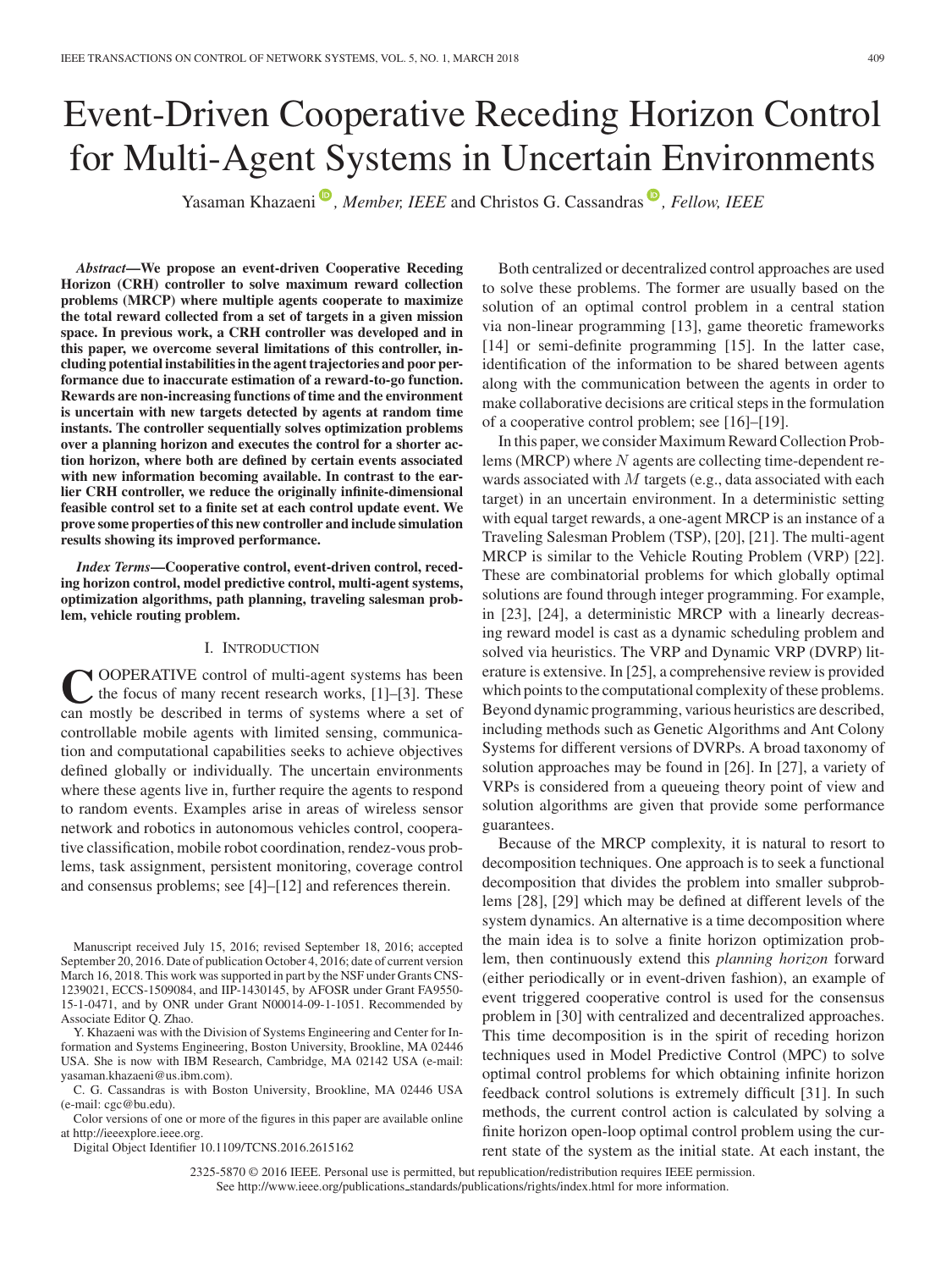optimization yields an optimal control sequence executed over a shorter *action horizon* before the process is repeated. In the context of multi-agent systems, a Cooperative Receding Horizon (CRH) controller was introduced in [32] with the controller steps defined in event-driven fashion (with events dependent on the observed system state) as opposed to being invoked periodically, in time-driven fashion. The method is extended into a graph representation with a switching CRH controller in [33]. A decentralized version of the CRH controller is also introduced in [18]. A key feature of this controller is that it does not attempt to make any explicit agent-to-target assignments, but only to determine headings that at the end of the current planning horizon, place agents at positions such that a total expected reward is maximized. Nonetheless, as shown in [32], a stationary trajectory for each agent is guaranteed under certain conditions, in the sense that an agent trajectory always converges to some target in finite time.

In this paper, we develop and formalize a new centralized CRH controller first introduced in [34]. In particular, we consider MRCPs in uncertain environments where we have no *a priori* information about the appearance of targets. This means targets appear/disappear at random times and a target may have a random initial reward and a random reward decreasing rate. The new CRH controller allows us to overcome several limitations of the controller in [32], including potential instabilities in the agent trajectories and poor performance due to inaccurate estimation of the reward-to-go function. We accomplish this by (*i*) reducing, at each event-driven control evaluation step, the originally infinite-dimensional feasible control set to a finite set and (*ii*) by improving the estimation process for the reward to go, including a new "travel cost factor" for each target which accommodates different target configurations in a mission space. We also establish some properties of this new controller whose overall performance is significantly improved relative to the original one, as illustrated through various simulation examples. Although the work here is focusing on a centralized CRH controller, it has been shown in [18] that a distributed version of [34] may be obtained and ongoing work is intended to do the same for the controller in this paper.

In Section II, the MRCP is formulated and in Section III we place the problem in a broader context of event-driven optimal control. In Sections IV and V the original CRH controller is reviewed and the proposed new controller and some of its properties are established. Section VI analyzes the special case of one agent and two targets while in Section VII simulation examples are presented and future research directions are outlined in the conclusions.

# II. PROBLEM FORMULATION

We consider a MRCP where agents and targets are located in a mission space S. There are M targets defining a set  $\mathcal{T} =$  $\{1,\ldots,M\}$  and N agents defining a set  $\mathcal{A} = \{1,\ldots,N\}$ . The mission space S may have different topological characteristics. In a 2-D Euclidean topology,  $S \subset \mathbb{R}^2$  as illustrated in Fig. 1 with a triangle denoting a base, circles are mobile agents and squares are targets. In this case, the distance metric  $d(x, y)$  is a simple Euclidean norm such that  $d : S \times S \to \mathbb{R}$  is the length



Fig. 1. Sample mission space, gray regions as obstacles.

of the shortest path between points  $x, y \in S$ . Moreover, the feasible agent headings are given by the set  $U_j(t) = [0, 2\pi]$ ,  $j \in A$ . If there are obstacles in S, the feasible headings and the shortest path between two points should be defined accordingly. Alternatively, the mission space  $S$  may be modeled as a graph  $\mathcal{G}(E,V)$  with V representing the location of targets and the base. Feasible headings are defined by the (directed) edges at each node and the distance  $d(u, v)$  is the sum of the edge weights on the shortest path between  $u$  and  $v$ . In this paper, we limit ourselves to a Euclidean mission topology. Targets are located at points  $y_i \in S$ ,  $i \in T$ . Target i's reward is denoted by  $\lambda_i \phi_i(t)$ where  $\lambda_i$  is the initial maximum reward and  $\phi_i(t) \in [0,1]$  is a non-increasing discount function. By using the appropriate discounting function we can incorporate constraints such as hard or soft deadlines for targets. An example of a discount function is

$$
\phi_i(t) = \begin{cases} 1 - \frac{\alpha_i}{D_i} t & \text{if } t \le D_i \\ (1 - \alpha_i) e^{-\beta_i (t - D_i)} & \text{if } t > D_i \end{cases}
$$
 (1)

where  $\alpha_i$ ,  $\beta_i$  and  $D_i$  are given parameters. In this case  $D_i$ acts as a "deadline" which if exceeded, results in negligible or no reward. Agents are located at  $\mathbf{x}_i(t) \in S$ . Each agent has a controllable heading at time t,  $u_i(t) \in U_i(t) = [0 \ 2\pi]$ . The velocity of agent  $j$  is

$$
\mathbf{v}_j(t) = V_j[\cos(u_j(t)), \sin(u_j(t))]^\top
$$
 (2)

where we assume that  $V_j$  is a fixed speed. This can be relaxed with  $V_j$  treated as another control parameter; it will increase the problem complexity, but can be handled by the proposed framework.

We define a *mission* as the process of the N agents cooperatively collecting the maximum possible total reward from M targets within a given mission time  $T$ . Upon collecting rewards from all targets, the agents return to a base located at  $z \in S$ and the mission is complete. Events occurring during a mission can be controllable (e.g., collecting a target's reward) or random (e.g., the appearance/disappearance of targets or changes in their location). The event-driven CRH controller we will develop, handles these random events by re-solving the optimal control problem as in the original CRH controller in [32]. In order to ensure that agents collect target rewards in finite time, we assume that each target has a radius  $s_i > 0$  and that agent j collects reward i at time t if and only if  $d(\mathbf{x}_i(t), \mathbf{y}_i) \leq s_i$ .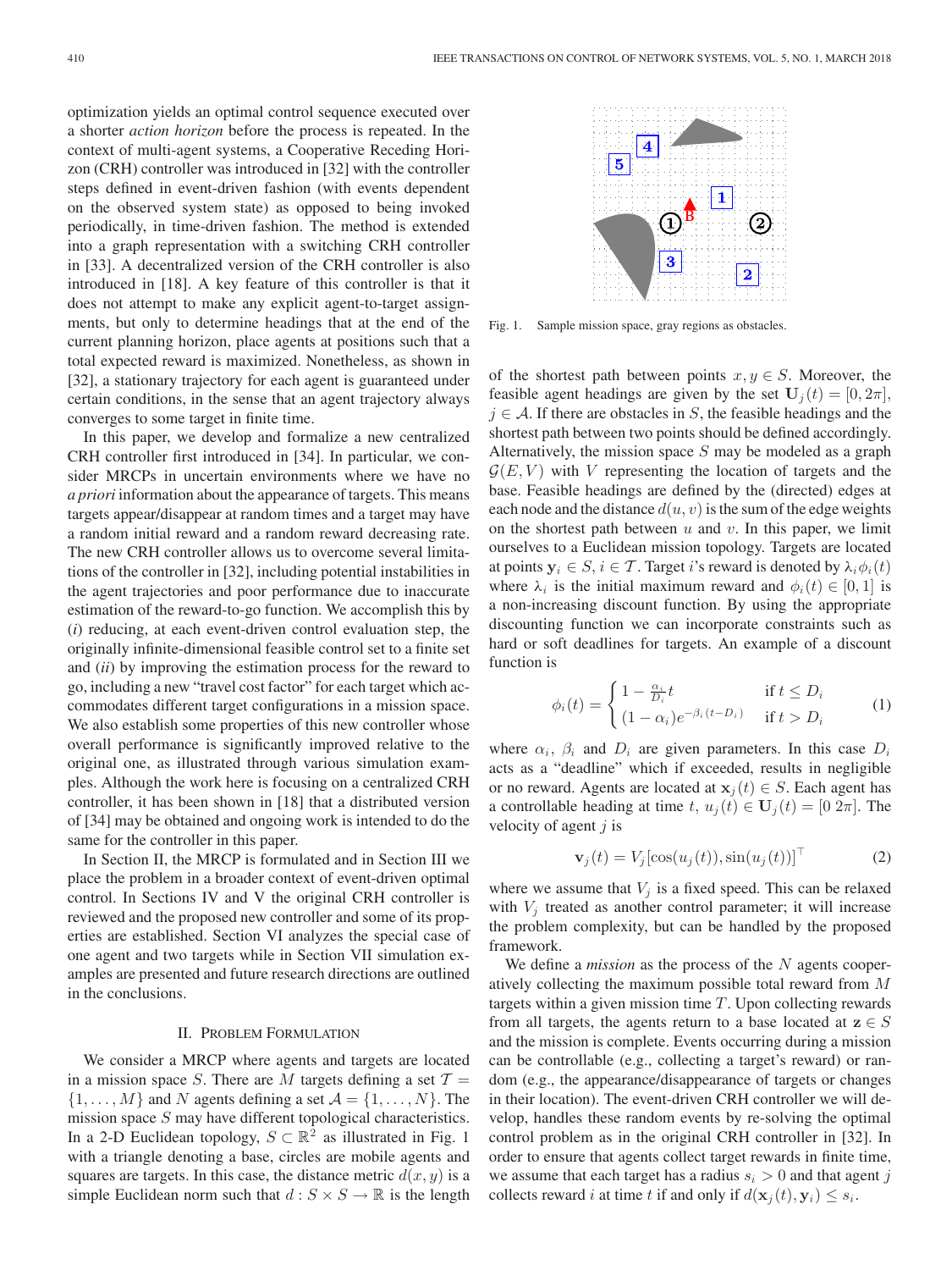#### III. AN EVENT-DRIVEN OPTIMIZATION VIEW

We view the solution of a MRCP as a sequence of headings for all agents and associated heading switching times. We define a policy  $\pi$  as a vector  $[\mathbf{u}, \xi]$  where  $\xi = [\xi_1, \dots, \xi_K]$  are the switching time intervals over which headings are maintained with  $t_{k+1} = \sum_{l=1}^{k} \xi_l$ , and  $t_1 = 0$ . Here, we have defined the switching intervals  $\xi_k$  to be part of the control; however, had we assumed a fixed value  $\xi_k = \delta$  this would be the fully deterministic time decomposition with time step  $\delta$  where  $t_k = k\delta$ . On the other hand,  $\mathbf{u} = [\mathbf{u}_1, \dots, \mathbf{u}_K]$  with  $\mathbf{u}_k = [u_1(t_k), \dots, u_N(t_k)]$ is the vector of all agent headings at time  $t_k$ . With M bounded, there exist policies  $\pi$  such that all targets are visited over a finite number of switching events. Each switching time  $t_k$  is either the result of a controllable event (e.g., visiting a target) or an uncontrollable random event. This is a complex stochastic control problem where the state space Ξ is the set of all possible locations of agents  $\mathcal{X}_k = [\mathbf{x}_1(t_k), \dots, \mathbf{x}_N(t_k)]$  and targets  $\mathcal{Y}_k = [\mathbf{y}_1, \dots, \mathbf{y}_{M_k}]$  along with  $\mathcal{T}_k$  defined as the set of unvisited targets at time  $t_k$  and  $M_k = ||\mathcal{T}_k||$ . As the mission evolves,  $M_k$  decreases and the mission is complete when either  $M_k = 0$ or a given mission time  $T$  is reached. The complete system state at time  $t_k$  is  $(\mathcal{X}_k, \mathcal{Y}_k) \in \Xi$ . The total number of time steps in a mission is  $K<sub>r</sub>$  which depends on T, the total mission time. We define the optimization problem **P** as

$$
\max_{\boldsymbol{\pi}} \sum_{k=1}^{K_T} R_{\boldsymbol{\pi}}(t_k, \mathcal{X}_k, \mathcal{Y}_k)
$$
\n(3)

where

$$
R_{\boldsymbol{\pi}}(t_k, \mathcal{X}_k, \mathcal{Y}_k) = \sum_{i=1}^{M_k} \sum_{j=1}^N \lambda_i \phi_i(t_k) \mathbb{1}\{d(\mathbf{x}_j(t_k), \mathbf{y}_i) \leq s_i\}
$$

where  $\mathbb{1}(\cdot)$  is the usual indicator function. The time a target is visited is a controllable event associated with a heading switching. In a deterministic problem, there is no need to switch headings unless a target is visited, but in an uncertain setting the switching times are not limited to these events. We define a subsequence  $\tau^{\pi} = \{\tau_1^{\pi}, \tau_2^{\pi}, \ldots, \tau_M^{\pi}\}\$  of  $\{t_1, \ldots t_K\}, M \leq K$ , so that  $\tau_i^{\pi}$ is the time target i is visited. Note that  $\tau^{\pi}$  is not a monotonic sequence, since targets can be visited in any order. Therefore, (3) can be rewritten as

$$
\max_{\boldsymbol{\pi}} \sum_{i=1}^{M} \lambda_i \phi_i(\tau_i^{\boldsymbol{\pi}}). \tag{4}
$$

Defining the immediate reward as being collected during a time period  $\xi_k$  and the reward-to-go as being aggregated over all  $t > t_k + \xi_k$ , an optimality equation for this problem is

$$
J(t_k, \mathcal{X}_k, \mathcal{Y}_k) = \max_{\mathbf{u}_k, \xi_k} \left[ J_I(t_k, \mathcal{X}_k, \mathcal{Y}_k, \mathbf{u}_k, \xi_k) + J(t_{k+1}, \mathcal{X}_{k+1}, \mathcal{Y}_{k+1}) \right]
$$
(5)

where  $J(t_k, \mathcal{X}_k, \mathcal{Y}_k)$  denotes the maximum total reward at time  $t_k$  with current state  $(\mathcal{X}_k, \mathcal{Y}_k)$  and  $J_I(t_k, \mathcal{X}_k, \mathcal{Y}_k, \mathbf{u}_k, \xi_k)$  is the immediate reward collected in the interval  $(t_k, t_{k+1}]$ . Finally,  $J(t_{k+1}, \mathcal{X}_{k+1}, \mathcal{Y}_{k+1})$  is the maximum reward-to-go at  $t_{k+1}$  assuming no future uncertainty, i.e., we avoid the use of an *a priori* stochastic model for the environment, opting instead to react to random events by re-solving (5) when this happens. Letting  $\tau^* = \max_{i \in \mathcal{I}} \{\tau_i^{\pi}\},\}$ , we set  $J(\tau^*, \mathcal{X}_K, \mathcal{Y}_K) = 0.$  Henceforth, we write  $J(t_k, \mathcal{X}_k, \mathcal{Y}_k) = J(t_k)$  for brevity.

Had we assumed a fixed value for  $\xi_k$  *a priori*, the optimization problem (5) could be solved using Dynamic Programming (DP) with the terminal state reached when no target is left in the mission space. However, a fixed  $\xi_k$  does not allow for realtime reactions to new events. This fact, along with the size of the state space renders DP impractical and motivates a receding horizon control approach where we set  $\xi_k = H_k$  based on a *planning horizon*  $H_k$  selected at time step  $t_k$ . The selection of this planning horizon will be fully discussed in the next section. A finite horizon optimal control problem over  $(t_k, t_k + H_k)$ is solved to determine the optimal control  $\mathbf{u}_k^*$ . This control is maintained for an *action horizon*  $h_k \leq H_k$ . A new optimization problem is re-solved at  $t_{k+1} = t_k + h_k$  or earlier if any random event is observed. Following (5), the optimization problem  $P_k$  is

$$
\max_{\mathbf{u}_{k}}[J_{I}(\mathbf{u}_{k},t_{k},H_{k})+J(t_{k+1},H_{k+1})] \tag{6}
$$

where  $J(t_{k+1}, H_{k+1})$  and  $J_I(\mathbf{u}_k, t_k, H_k)$  were defined above assuming  $\xi_k = H_k$ . The immediate reward is zero if agents do not visit any target during  $(t_k, t_k + H_k]$ , otherwise it is the reward collected from the visited targets.

# IV. CRH CONTROL SCHEME

In this section we briefly review the CRH controller introduced in [32] and identify several limitations of it to motivate the methods we will use to overcome them.

*Cooperation Scheme:* In [32] the agents divide the mission space into a *dynamic* partition at each mission step. The degree of an agent's responsibility for each target depends on the relative proximity of the agent to the target. A neighbor set is defined for each target which includes its b closest agents,  $b = 1, 2, \ldots$ , sharing the responsibility for that target until another agent moves closer. A value of  $b = 2$  is used in the previous and current work for simplicity. Defining  $c_{ij}(t) = d(\mathbf{y}_i, \mathbf{x}_j(t))$ to be the direct distance between target  $i$  and agent  $j$  at time  $t$ , let  $B^l(\mathbf{y}_i, t) \in \{1, ..., N\}$  be the *l*th closest agent to target *i* at time t. Formally

$$
B^{l}(i,t) = \underset{j \in A, j \neq B^{1}(i,t), \dots, j \neq B^{l-1}(i,t)}{\operatorname{argmin}} \{c_{ij}(t)\}
$$
(7)

Let  $\beta^b(i, t) = \{B^1(i, t), \ldots, B^b(i, t)\}\$  be a neighbor set based on which a *relative distance* function is defined for all  $j \in A$ 

$$
\delta_{ij}(t) = \begin{cases} \frac{c_{ij}(t)}{\sum_{k \in \beta^b(i,t)} c_{ik}(t)} & \text{if } j \in \beta^b(i,t); \\ 1 & \text{otherwise} \end{cases}
$$
 (8)

Obviously, if  $j \notin \beta^b(i, t)$ , then  $\delta_{ii}(t)=1$ . The *relative proximity function*  $p(\delta_{ii}(t))$  defined in [32] is as follows:

$$
p(\delta_{ij}(t)) = \begin{cases} 1, & \text{if } \delta \leq \Delta \\ \frac{1-\Delta-\delta}{1-2\Delta}, & \text{if } \Delta \leq \delta \leq 1-\Delta \\ 0, & \text{if } \delta > 1-\Delta \end{cases}
$$
 (9)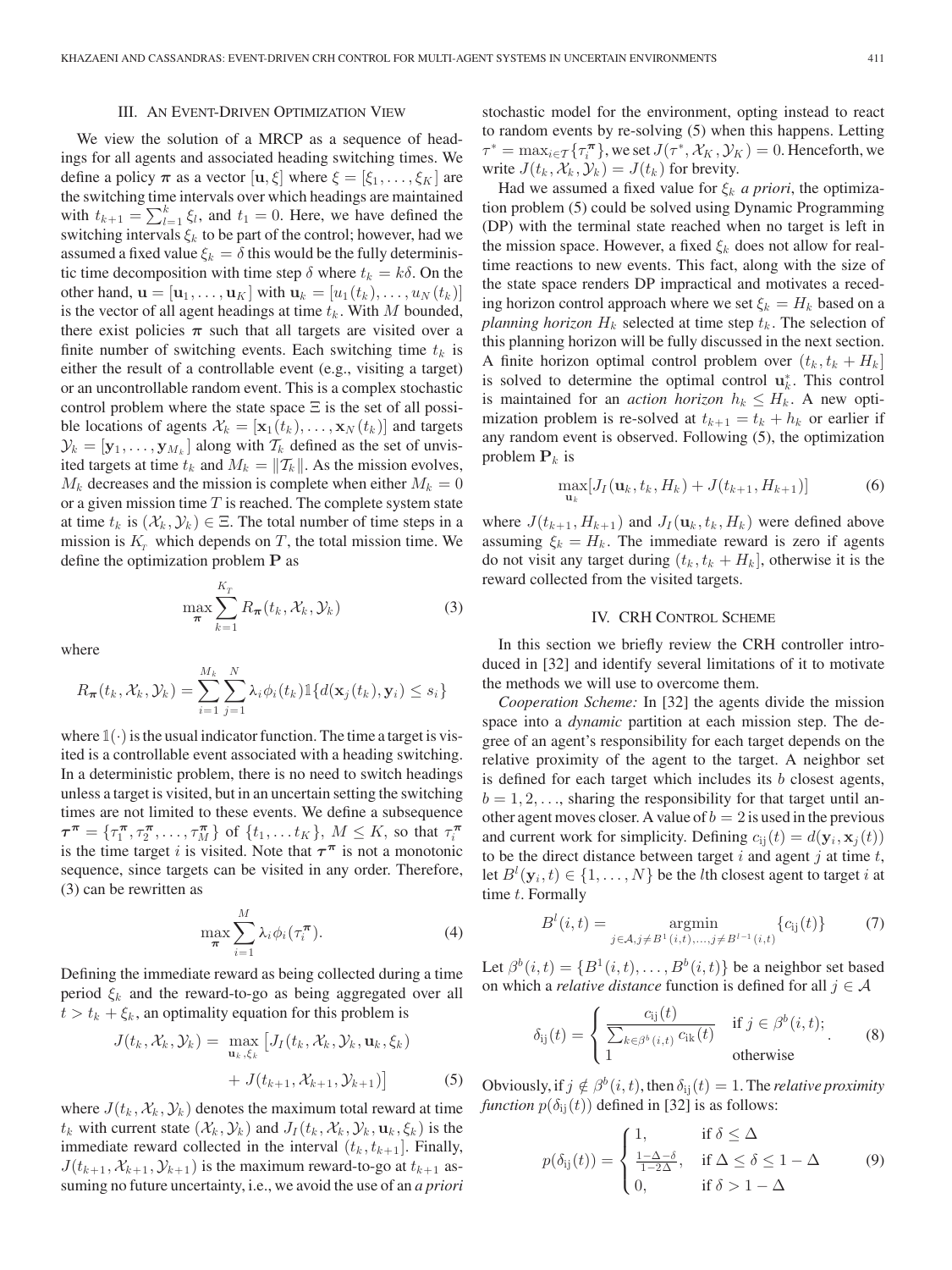

Fig. 2. The Active Target Set for agent 1:  $S_1$  ( $\mathbf{x}_1$  ( $t_k$ ),  $H_k$ ) = {1, 2, 4, 5}.

and is viewed as the probability that target  $i$  will be visited by agent *j*. Here,  $\Delta \in [0, \frac{1}{2})$  defines the level of cooperation between the agents. By increasing  $\Delta$ , an agent will take full responsibility for more targets, hence less cooperation. Each agent takes on full responsibility for target i if  $\delta_{ii}(t) \leq \Delta$ . As shown in [32], this generalizes the Voronoi tessellations of the mission space where the borders of the partitions will be determined based on the value of  $\Delta$ . When  $\Delta = \frac{1}{2}$  the regions converge to the Voronoi tessellation of the mission space, with the location of agents at the centers of the Voronoi tiles. There is no cooperation region in this case and each agent is fully responsible for the targets within its own Voronoi tile. On the other hand, when  $\Delta=0$  no matter how close an agent is to a target, the two agents are still responsible for that target.

*Planning and Action Horizons:* In [32],  $H_k$  is defined as the earliest time of an event such that one of the agents can visit one of the targets:

$$
H_k = \min_{l \in \mathcal{T}_k} \left\{ \frac{d(\mathbf{x}_j(t_k), \mathbf{y}_l)}{V_j} \right\}.
$$
 (10)

This definition of *planning horizon* for the CRH controller ensures no controllable event can take place during this horizon. It also ensures that re-evaluation of the CRH control is *eventdriven*, as opposed to being specified by a clock which involves a tedious synchronization over the networked agents. Fig. 2 illustrates how  $H_k$  is determined when  $V_j = 1$ . The CRH control calculated at  $t_k$  is maintained for an *action horizon*  $h_k \leq H_k$ . In [32]  $h_k$  is defined either (*i*) through a random event that may be observed at  $t_e \in (t_k, t_k + H_k]$  so that  $h_k = t_e - t_k$ , or (*ii*) as  $h_k = \gamma H_k$ ,  $\gamma \in (0, 1)$ . It is also shown in [32] that under (10) the CRH controller generates a stationary trajectory for each agent in the sense that an agent trajectory always converges to some target in finite time, under the assumption that all minima of a an introduced potential function are at the target locations.

### *IV. Original CRH Controller Limitations*

*1. Instabilities in Agent Trajectories:* The optimization problem considered in [32] uses a potential function which is minimized in order to maximize the total reward. If the assumption mentioned above (i.e., all minima of the potential function are at the target locations) does not hold, the stationary trajectory guarantee cannot be maintained. Due to this, the agents are directed toward the weighted center of gravity of all targets. This can specifically happen in missions where targets attain a symmetric configuration, leading to oscillatory behavior in the agent trajectories. An example is shown in Fig. 7(a) with the original CRH controller applied to a single agent, resulting in oscillations between three targets with equal rewards. This problem was addressed in [18] by introducing a monotonically increasing cost factor (or penalty)  $C(u_i)$  on the heading  $u_i$ . While this prevents some of the instabilities, it has to be appropriately tuned for each mission. We show how to overcome this problem in Section V.

*2. Hedging and Mission Time:* The agent trajectories in [32] are specifically designed to direct them to positions close to targets but not exactly towards them unless they are within a certain "capture distance". The motivation is that no agent should be committed to a target until the latest possible time so as to hedge against the uncertainty of new, potentially more attractive, randomly appearing targets. This hedging effect is helpful in handling such uncertainties, but it can create excessive loss of time, especially when rewards are declining fast. This can be addressed by more direct movements towards targets, while also re-evaluating the control frequently enough. The feasible control set in the original CRH is the continuous set  $[0, 2\pi]^N$ . By appropriately reducing this to a discrete set of control values we will show how we can eliminate unnecessary hedging. This also reduces the complexity of the optimal control problem at each time step and facilitates the problem solution over a finite number of evaluations. This reduction in complexity is achieved with no loss of optimality in the objective function that will be defined in the next section.

*3. Estimation of Reward-to-Go:* In the original CRH control scheme, a target visit time is estimated as the earliest time any agent j would reach some target i, given a control  $\mathbf{u}_k$  at time  $t_k$  and maintained over  $(t_k, t_k + H_k]$ . Thus, the estimated visit time  $\tilde{\tau}_{li}(\mathbf{u}_k, t_k, H_k)$  for any  $l \in \mathcal{T}_k$  is

$$
\tilde{\tau}_{lj}(\mathbf{u}_k, t_k, H_k) = t_k + H_k + d(\mathbf{x}_j(t_k + H_k, u_j(t_k)), \mathbf{y}_l)
$$

where  $\mathbf{x}_j(t_k + H_k, u_j(t_k))$  is the location of agent j in the next time step given the control  $u_j(t_k)$ . This is a *lower bound* for  $\tilde{\tau}_{ij}$ which is feasible only when  $M_k \leq N$ , leading also to a mostly unattainable upper bound for the total reward. We will show how this estimate is improved by a more accurate projection of each agent's future trajectory.

## V. THE NEW CRH CONTROLLER

In this section, we present a new version of the CRH controller in [32]. Using the agent location  $\mathbf{x}_j(t_k + H_k, u_j(t_k))$ and assuming  $V_j = 1$  for all agents, the feasible set for  $\mathbf{x}_j(t_k + H_k, u_j(t_k))$  is defined as

$$
\mathcal{F}_j(t_k, H_k) = \{ \mathbf{w} \in S : d(\mathbf{w}, \mathbf{x}_j(t_k)) = H_k \}. \tag{11}
$$

In a Euclidean mission space with no obstacles,  $\mathcal{F}_j(t_k, H_k)$ is the circle centered at  $x_i(t_k)$  with radius  $H_k$  (see Fig. 2). We define  $q_i(\mathbf{x}_i(t))$  as the indicator function capturing whether agent  $j$  visits target  $i$  at time  $t$ 

$$
q_i(\mathbf{x}_j(t)) = \mathbb{1}\{d(\mathbf{x}_j(t), \mathbf{y}_i) \le s_i\}.
$$
 (12)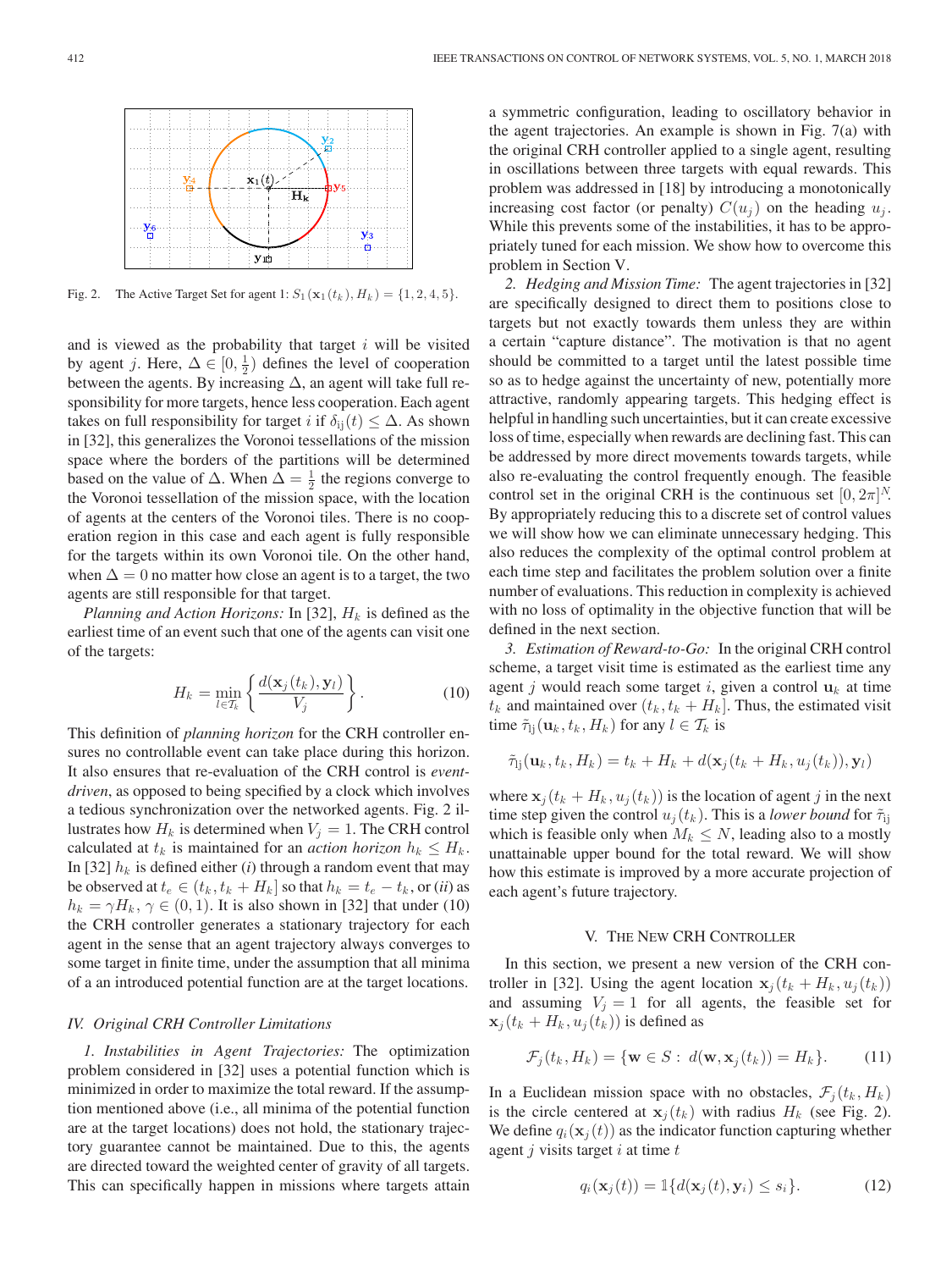We then define the immediate reward at  $t_k$ :

$$
J_{\mathbf{I}}(\mathbf{u}_k, t_k, H_k) = \sum_{j=1}^{N} \sum_{l=1}^{M_k} \lambda_l \phi_l(t_k + H_k)
$$

$$
\cdot q_l(\mathbf{x}_j(t_k + H_k, u_j(t_k))). \qquad (13)
$$

Following the definition of  $\tau_i$  as the visit time of target i used in (4), we define  $\tilde{\tau}_{ij}$  as the estimated visit time of target i by agent j. Here,  $\tilde{\tau}_{ij} > t_k$  and any of the agents in the mission space has a chance to visit target i. At time  $t_k$  we define an estimate of the reward-to-go  $J(t_{k+1}, H_{k+1})$  under control  $\mathbf{u}_k$  as

$$
\tilde{J}(\mathbf{u}_k, t_{k+1}, H_{k+1}) = \sum_{j=1}^N \sum_{l=1}^{M_{k+1}} \lambda_l \phi_l(\tilde{\tau}_{lj}(\mathbf{u}_k, t_k, H_k))
$$

$$
\cdot q_l(\mathbf{x}_j(\tilde{\tau}_{lj}(\mathbf{u}_k, t_k, H_k))).
$$
(14)

We previously mentioned that the original CRH control approach used a lower bound for estimating  $\tilde{\tau}_{ij}$ . We improve this estimate and at the same time address the other two limitations presented above through three modifications: (*i*) We introduce a new *travel cost* for each target, which combines the distance of a target from an agent, its reward, and a "local sparsity factor". (*ii*) We introduce an *active target set* associated with each agent at every control evaluation instant  $t_k$ . This allows us to reduce the infinite dimensional feasible control set at  $t_k$  to a finite set. (*iii*) We introduce a new event-driven action horizon  $h_k$  which makes use of the active target set definition. With these three modifications, we finally present a new CRH control scheme based on a process of looking ahead over a number of CRH control steps and aggregating the remainder of a mission through a reward-to-go estimation process.

#### *1) Travel Cost Factor*

At each control iteration instant  $t_k$ , we define  $\zeta_i(t_k)$  for target  $i$  to measure the sparsity of rewards in its vicinity as follows. Let  $D_i > 0$  be the minimum time such that  $\phi_i(D_i)=0$  for each  $i \in \mathcal{T}$  and set  $D_i = \min(D_i, T)$ . Thus, the average reward decreasing rate of i over the mission is given by  $\lambda_i/D_i$ . Let the set  $\{1, 2, \ldots, I_k\}$  contain the indices of the  $I_k$  closest targets to i at time  $t_k$ . We then define the *sparsity factor* for target i as

$$
\zeta_i(t_k) = \sum_{l=1}^{I_k} \gamma^l \frac{d(\mathbf{y}_i, \mathbf{y}_l)}{\lambda_l/D_l}.
$$
\n(15)

The parameter  $I_k$  is chosen based on the number of targets in the mission space at time  $t_k$  and the computation capacity of the controller. In addition  $\gamma \in [0 \ 1]$  is used to shift the weight among the  $I_k$  targets. In (15),  $\zeta_i(t_k)$  captures the effect of target clusters in the mission space. In topologies with a large number of targets in one cluster, higher values of  $\gamma$  produce a larger force attracting agents towards such clusters. On the other hand, if  $\gamma \rightarrow 1$  and if  $I_k$  includes all available targets, then (15) becomes the sum of weighted distances between target pairs. In the limit  $\gamma = 1$ , this results in similar sparsity factors for all the targets.

Note that  $\zeta_i(t_k)$  is time-dependent since the set of  $I_k$  closest targets changes over time as rewards are collected. A larger  $\zeta_i(t_k)$  implies that target i is located in a relatively sparse area and vice versa. The main idea for  $\zeta_i(t_k)$  comes from [35] where it was used to solve TSP problems with clustering.

Next, for any point in  $x \in S$ , we define target i's travel cost at time  $t_k$  as

$$
\eta_i(\mathbf{x}, t_k) = \frac{d(\mathbf{x}, \mathbf{y}_i)}{\lambda_i/D_i} + \zeta_i(t_k). \tag{16}
$$

The travel cost is proportional to the distance metric, so the farther a target is from **x** the more costly is the visit to that target. It is inversely proportional to the reward's average decreasing rate, implying that the faster the reward decreases, the less the travel cost is. Adding  $\zeta_i(t_k)$  gives a target in a sparse area a higher travel cost as opposed to one where there is an opportunity for a visiting agent to collect additional rewards from its vicinity.

## *2) Active Targets*

At each control iteration instant  $t_k$ , we define for each agent  $j$  a subset of targets with the following property relative to the planning horizon  $H_k$ :

$$
S_j(t_k, H_k) = \{ \ell : \exists \mathbf{x} \in \mathcal{F}_j(t_k, H_k) \tag{17}
$$
  
s.t.  $\ell = \operatorname*{argmin}_{i \in \mathcal{T}_k} \eta_i(\mathbf{x}, t_k + H_k), i = 1, 2, ..., M_k \}.$ 

This is termed the *active target set* and (17) implies that  $i \in \mathcal{T}_k$ is an active target for agent  $j$  if and only if it has the smallest travel cost using (16) from at least one point in the reachable set  $\mathcal{F}_i(t_k, H_k)$ . This means that every  $\mathbf{x} \in \mathcal{F}_i(t_k, H_k)$  is associated with one of the active targets and, therefore, so does every feasible heading  $u_i(t_k)$ , which corresponds to active target l if and only if

$$
l = \operatorname*{argmin}_{i \in \mathcal{T}_k} \eta_i \big( \mathbf{x}(t_k + H_k, u_j(t_k)), t_k + H_k \big). \tag{18}
$$

When  $d(x, y)$  is the 2-D Euclidean norm, active targets partition the reachable set  $\mathcal{F}_j(t_k, H_k)$  into several arcs as illustrated in Fig. 2 where, for simplicity, we assume  $\gamma = 0$  in (15) and all  $\lambda_i$  and  $\phi_i(t)$ ,  $i = 1, \dots, M$  are the same. In this case, agent 1 has four active targets  $S_1(t_k, H_k) = \{1, 2, 4, 5\}$  each of them corresponding to one of the arcs shown in Fig. 2. Consequently, the common feature of all points on an arc is that they correspond to the same active target with the least travel cost.

*Construction of*  $S_i(t_k, H_k)$ : For each target  $l \in \mathcal{T}_k$  and each agent j, let  $\mathcal{L}_k(\mathbf{x}_j(t_k), \mathbf{y}_l)$  be the set of points  $\mathbf{x} \in S$  defining the shortest path from  $x_i(t_k)$  to  $y_l$ . The intersection of this set with  $\mathcal{F}_j(t_k, H_k)$  is the set of closest points to target l in the feasible set

$$
\mathcal{C}_{l,j}(t_k, H_k) = \mathcal{L}_k(\mathbf{x}_j(t_k), \mathbf{y}_l) \cap \mathcal{F}_j(t_k, H_k).
$$
 (19)

In a Euclidean mission space,  $\mathcal{L}_k(\mathbf{x}_j(t_k), \mathbf{y}_l)$  is a convex combination (line segment) of  $\mathbf{x}_j(t_k)$  and  $\mathbf{y}_l$ , while  $\mathcal{C}_{l,j}(t_k, H_k)$  is a single point where this line crosses the circle  $\mathcal{F}_i(t_k, H_k)$  (see Fig. 2). The following lemma provides a necessary and sufficient condition for identifying targets which are active for an agent at  $t_k$  using  $C_{l,j}(t_k, H_k)$ .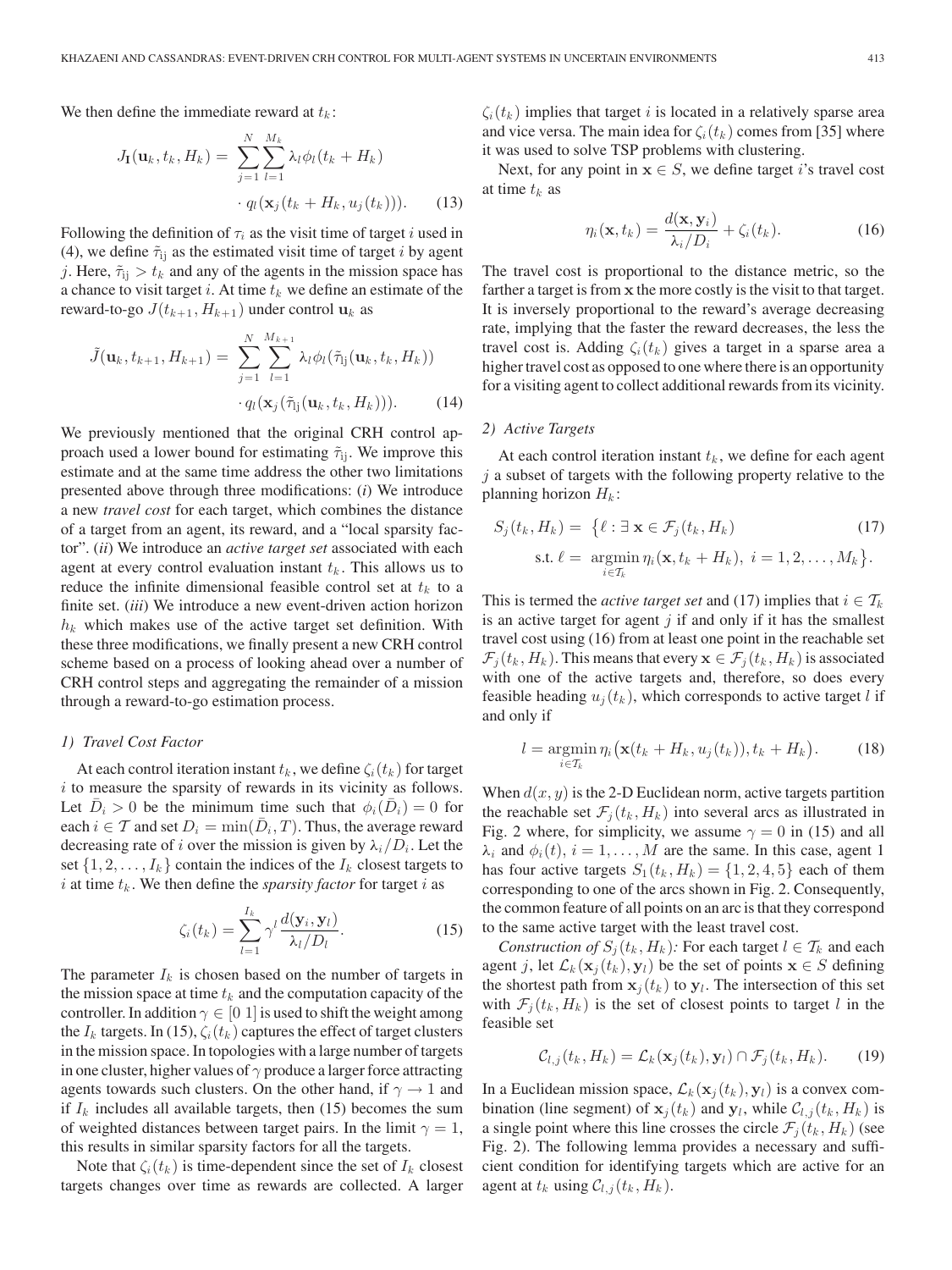

Fig. 3. Multiple-immediate-target event happens with agent at equal distance to targets 1 and 5.

*Lemma 1:* Target l is an active target for agent j at time  $t_k$  if and only if,  $\forall i \in \mathcal{T}_k$ 

$$
\eta_l(\mathcal{C}_{l,j}(t_k, H_k), t_{k+1}) \leq \eta_i(\mathcal{C}_{l,j}(t_k, H_k), t_{k+1}).
$$
 (20)

*Proof:* See Appendix. ■

## *3) Action Horizon*

As mentioned in Section IV,  $h_k$  in [32] is defined either (*i*) through a random event that may be observed at  $t_e \in (t_k, t_k + H_k]$  so that  $h_k = t_e - t_k$ , or *(ii)* as  $h_k = \gamma H_k$ ,  $\gamma \in (0, 1)$ . This definition requires frequent iterations of the optimization problem through which  $\mathbf{u}_k^*$  is determined in case no random event is observed to justify such action. Instead, when there are no random events, we define a new *multipleimmediate-target event* to occur when the minimization in (10) returns more than one target, i.e., the agent is at an equal distance from at least two targets. This is illustrated in Fig. 3 where the agent is moving toward target 1 and at point **z** it is equidistant to targets 1 and 5. In this case, we define  $h_k = ||\mathbf{z} - \mathbf{x}_1(t_k)||$  and the problem is re-solved at  $t_k + h_k$ . In general, we define  $h_k$ to be the shortest time until the first multiple-immediate-target event occurs in  $(t_k, t_k + H_k]$ 

$$
h_k = \min\left\{H_k, \inf\left\{t > 0 : \exists l, l^* \in \mathcal{T}_k \text{ s.t. } (21)
$$
\n
$$
d(\mathbf{x}_j(t_k + t, u_j(t_k)), \mathbf{y}_l) = d(\mathbf{x}_j(t_k + t, u_j(t_k)), \mathbf{y}_{l^*})\right\}.
$$

Consequently, this definition of  $h_k$  eliminates any unnecessary control re-evaluation.

#### *3) Look Ahead and Aggregate Processes*

In order to solve the optimization problem  $P_k$  in (6) using the CRH approach, we need the estimated visit time  $\tilde{\tau}_{ij}(\mathbf{u}_k, t_k, H_k)$ for each  $\mathbf{u}_k$  through which  $\mathbf{J}(\mathbf{u}_k, t_{k+1}, H_{k+1})$  in (14) can be evaluated. This estimate is obtained by using a projected path for each agent. This path projection consists of a *look ahead* step and an *aggregate* step. In the first step, the active target set  $S_i(t_k, H_k)$  in (17) is determined for each agent j. The remaining targets are partitioned using the relative proximity function in (9). We denote the target subset for agent j as  $T_{k,j}$  where

$$
T_{k,j} = \{l : p(\delta_{lj}(t_k)) > p(\delta_{lq}(t_k)), \forall q \in \mathcal{A}\}.
$$
 (22)



Fig. 4. Agent's heading in a Euclidean mission space.

Let  $|\mathcal{T}_{k,j}| = M_{k,j}$ . All  $\tilde{\tau}_{ij}(\mathbf{u}_k, t_k, H_k)$  are estimated so that j visits targets in its own subset starting with the one with the least travel cost first. We define the agent  $j$ 's tour as the permutation  $\theta^j(\mathbf{u}_k, t_k, H_k)$  specifying the order in which it visits targets in  $\mathcal{T}_{k,j}$ . For simplicity, we write  $\theta^j$  and let  $\theta_i^j$  denote the *i*<sup>th</sup> target in agent j's tour. Then, for all  $l \in \mathcal{T}_{k,j}$  and  $t_{k+1} = t_k + H_k$ 

$$
\eta_{\theta_1^j}(\mathbf{x}_j(t_{k+1},u_j(t_k)),t_{k+1}) \leq \eta_l(\mathbf{x}_j(t_{k+1},u_j(t_k)),t_{k+1})
$$

and with 
$$
n = 1, ..., M_{k,j} - 1
$$
, for all  $l \in \mathcal{T}_{k,j} - \{\theta_1^j, ..., \theta_n^j\}$   
\n
$$
\eta_{\theta_{n+1}^j}(\mathbf{y}_{\theta_n^j}, \tilde{\tau}_{\theta_n^j}(\mathbf{u}_k, t_k, H_k)) \leq \eta_l(\mathbf{y}_{\theta_n^j}, \tilde{\tau}_{\theta_n^j}(\mathbf{u}_k, t_k, H_k))
$$

where

$$
\tilde{\tau}_{\boldsymbol{\theta}_n^j}(\mathbf{u}_k, t_k, H_k) = t_k + H_k + \sum_{i=1}^{n-1} d(\mathbf{y}_{\boldsymbol{\theta}_i^j}, \mathbf{y}_{\boldsymbol{\theta}_{i+1}^j}).
$$
 (23)

This results in the corresponding  $\tilde{\tau}_{li}(\mathbf{u}_k, t_k, H_k)$  for all  $l \in \mathcal{T}_{k,i}$ . We can now obtain the reward-to-go estimate as

$$
J_{\mathbf{A}}(\mathbf{u}_k, t_k, H_k) = \sum_{j=1}^{N} \sum_{l=1}^{M_{k+1,j}} \lambda_l \phi_l(\tilde{\tau}_{lj}(\mathbf{u}_k, t_k, H_k))
$$

$$
\cdot q_l(\mathbf{x}_j(\tilde{\tau}_{lj}(\mathbf{u}_k, t_k, H_k))) \qquad (24)
$$

where  $q_l(\cdot)$  is the indicator function defined in (12). Recalling the immediate reward in (13), the optimization problem  $P_k$ becomes

$$
\max_{\mathbf{u}_{k}\in[0\ 2\pi]^{N}}\left[J_{\mathbf{I}}(\mathbf{u}_{k},t_{k},H_{k})+J_{\mathbf{A}}(\mathbf{u}_{k},t_{k},H_{k})\right].
$$
 (25)

Next, we will present a theorem that enables us to reduce the infinite feasible set  $[0, 2\pi]^N$  to a finite set of headings for each agent. We do so by proving in Lemma 2 that the optimal heading for an agent in a single-agent mission is to go toward an active target in each time step. Then, Theorem 1 proves that the same holds in a multi-agent MRCP mission. In (11), we defined the feasible set  $\mathcal{F}_i(t_k, H_k)$  for the location of agent j in the next step  $t_{k+1} = t_k + H_k$ . In a Euclidean mission space, each point **x** ∈  $\mathcal{F}_i(t_k, H_k)$  corresponds to a heading  $v(\mathbf{x}) \in [0, 2\pi]$  relative to the agent's location  $\mathbf{x}_i(t_k)$ . This is illustrated in Fig. 4. Recalling  $(19), C_{l,i}(t_k, H_k)$  is the closest feasible point to target l. We then define the set containing the headings that correspond to these feasible points for all the active targets of agent  $j$ 

$$
\mathcal{V}_j(t_k, H_k) = \big\{ v(\mathbf{x}) : \mathbf{x} = \mathcal{C}_{l,j}(t_k, H_k), \ l \in S_j(t_k, H_k) \big\}.
$$

Then, for all agents at time  $t_k$ , we define the set  $V_k$  as follows:

$$
\mathbf{V}_k = \mathcal{V}_1(t_k, H_k) \times \mathcal{V}_2(t_k, H_k) \times \cdots \times \mathcal{V}_N(t_k, H_k).
$$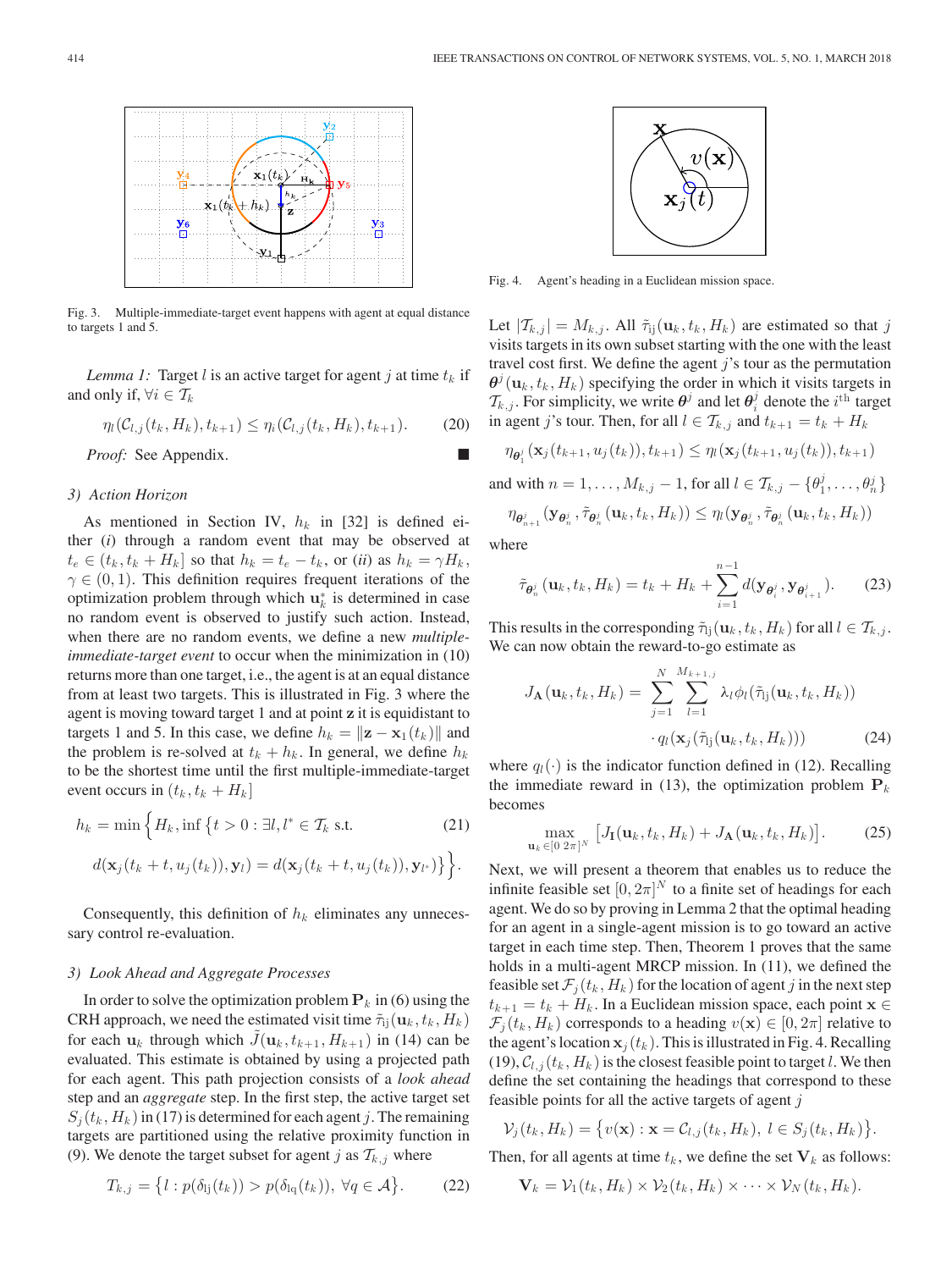In the next lemma, we prove that in a single-agent mission with the objective function defined in (25) the optimal control is  $u_1(t_k) = v(C_{l,1}(t_k, H_k)) \in [0, 2\pi]$  for some  $l \in S_1(t_k, H_k)$ .

*Lemma 2:* In a single agent  $(N = 1)$  mission, if  $u_1^*$  is an optimal solution to the problem

$$
\max_{u_k \in [0\ 2\pi]} \left[ J_{\mathbf{I}}(u_k, t_k, H_k) + J_{\mathbf{A}}(u_k, t_k, H_k) \right] \tag{26}
$$

then  $u_1^* \in \mathcal{V}_1(t_k, H_k)$ 

*Proof:* See Appendix.

The implication of this lemma is that we can reduce the set of feasible controls  $[0, 2\pi]$  to a finite set defined by active targets as illustrated in Fig. 2. In this case the set  $[0, 2\pi]$  is divided into four arcs each corresponding to one active target. The finite set of feasible controls are then the four direct directions toward the active targets.

*Theorem 1:* In a multi-agent MRCP mission, if  $u^* =$  $[u_1^*, \ldots, u_N^*]$  is the optimal solution to the problem in (25) then  $\mathbf{u}^* \in \mathbf{V}_k$ .

*Proof:* See Appendix

Theorem 1 reduces the problem  $P_k$  to a maximization problem over a finite set  $V_k$  of feasible controls

$$
\max_{\mathbf{u}_k \in \mathbf{V}_k} [J_{\mathbf{I}}(\mathbf{u}_k, t_k, H_k) + J_{\mathbf{A}}(\mathbf{u}_k, t_k, H_k)].
$$
 (27)

The significance of this is that the aggregation process not only improves the performance of the CRH control, but also reduces the size of the problem compared to the original CRH controller in [32]. Having the active target set, an agent will always eventually reach a point where the active target set is reduced to only one active target, which the agents would then move towards. This resolves the issue of stationarity in [32] and guarantees that all targets are visited by agents (unless of course their deadlines are missed in the case of an infeasible problem).

The following algorithm generates controls in this manner at each step  $t_k$  and is referred to as the "One-step Lookahead" henceforth abbreviated as 1-L (extended to a "K-step Lookahead" algorithm in what follows).

CRH 1-L Algorithm.

- 1) Determine  $H_k$  through (10).
- 2) Determine the active target set  $S_i(t_k, H_k)$  through (17) for all  $j \in A$ .
- 3) Evaluate  $J_{\mathbf{I}}$  and  $J_{\mathbf{A}}$  for all  $\mathbf{u}_k \in \mathbf{V}_k$  through (13) and (24)
- 4) Solve  $P_k$  in (27) and determine  $u_k^*$ .
- 5) Evaluate  $h_k$  through (21)
- 6) Execute  $\mathbf{u}_k^*$  over  $(t_k, t_k + h_k]$  and repeat Step 1 with  $t_{k+1} = t_k + h_k$ .

The 1-L CRH controller can be extended to a K-step Lookahead, henceforth referenced to as K-L controller with  $K > 1$ , by exploring additional possible future paths for each agent at each time step  $t_k$ . In the 1-L algorithm, the optimal reward-togo is estimated based on a single tour over the remaining targets. The K-L algorithm estimates this reward by considering more possible tours for each agent as follows. For any feasible



Fig. 5. (a) Five-target mission. (b) Tree structure.

 $u_i(t_k) \in \mathcal{V}_i(t_k, H_k)$  the agent is hypothetically placed at the corresponding next step location  $\mathbf{x}_i(t_{k+1})$ . This is done for all agents to maintain synchronicity of the solution. At  $\mathbf{x}_j(t_{k+1}),$ a new active target set is determined, implying that agent  $j$  can have  $|S_i(t_k + H_k, H_{k+1})|$  possible paths. At this point, we can repeat the same procedure by hypothetically moving the agent to a new feasible location from the set  $\mathcal{F}_j(t_{k+1}, H_{k+1})$  or we can stop and estimate the reward-to-go for each available path. Thus, for a 2-L controller, problem  $P_k$  becomes:

$$
\max_{\mathbf{u}_{k} \in \mathbf{V}_{k}} \left[ J_{\mathbf{I}}(\mathbf{u}_{k}, t_{k}, H_{k}) + \max_{\mathbf{u}_{k+1} \in \mathbf{V}_{k+1}} \left[ J_{\mathbf{I}}(\mathbf{u}_{k+1}, t_{k+1}, H_{k+1}) + J_{\mathbf{A}}(\mathbf{u}_{k+1}, t_{k+1}, H_{k+1}) \right] \right]
$$
(28)

We extend the previous algorithm to the  $K-L$  controller, as shown below. For a  $K$ -L algorithm the optimization problem  $P_k$  includes a K-fold maximization as an extension of the twofold optimization in (28).

CRH K-L Algorithm.

- 1) Determine  $H_k$  through (10). 2) Determine the active target set  $S_i(t_k, H_k)$  through (17) for all  $j \in A$ .
- 3) Evaluate  $J_{\text{I}}$  for all  $\mathbf{u}_k \in \mathbf{V}_k$  through (13)
- 4) For each  $\mathbf{u}_k \in \mathbf{V}_k$ , Step forward to  $t_{k+1} = t_k + H_k$ and  $\mathbf{x}_j(t_{k+1}, u_j(t_k))$  for all  $j \in \mathcal{A}$ .
- 5) For K times repeat steps 1 to 4 for the new  $t_{k+1}$  for all **u**<sub>k+1</sub> ∈ **V**<sub>k+1</sub>.
- 6) Evaluate  $J_{\mathbf{A}}(\mathbf{u}_{k+K}, t_{k+K}, H_{k+K})$  for all  $\mathbf{u}_{k+K} \in \mathbf{V}_{k+K}$  through (23) and (24)
- 7) Solve the K-L optimization problem  $P_k$  and determine  $\mathbf{u}_k^*$ .
- 8) Evaluate  $h_k$  through (21)
- 9) Execute  $\mathbf{u}_k^*$  over  $(t_k, t_k + h_k]$  and repeat Step 1 with  $t_{k+1} = t_k + h_k$ .

This procedure can easily be repeated and the whole process can be represented as a tree structure where the root is the initial location of the agent and a path from the root to each leaf is a possible target sequence for the agent. In Fig. 5(a) a sample mission with 5 targets is shown with its corresponding tree in Fig.  $5(b)$ . A brute-force method involves  $5! = 120$  possible paths, whereas the tree structure for this mission is limited to 11 paths. The active target set for agent 1 consists of targets 1, 2. Each of these active targets would then generate several branches in the tree, as shown. We calculate the total reward for each path to find the optimal one. Determining the complete tree for large  $K$  is time consuming. The  $K-L$  CRH controller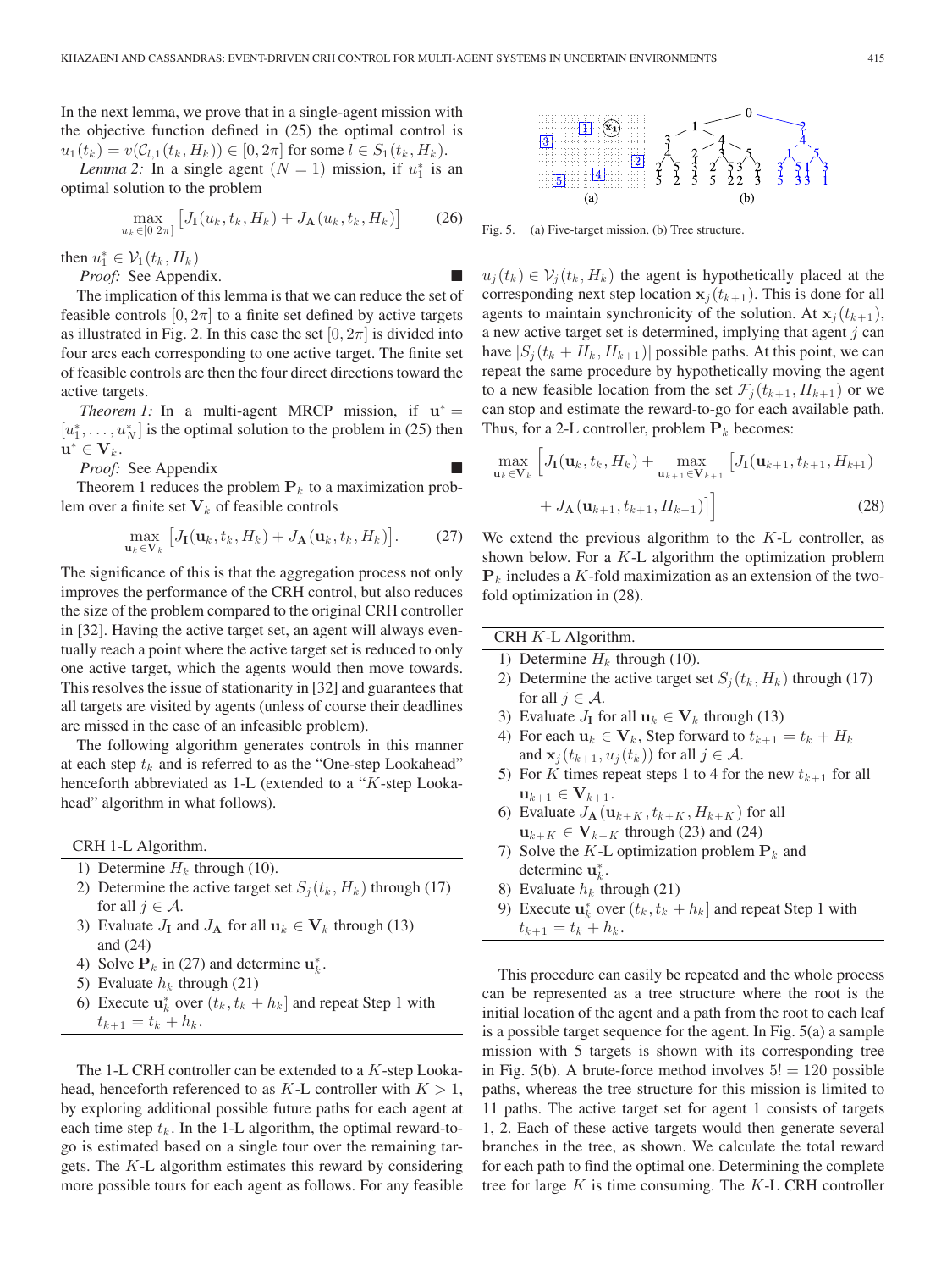

Fig. 6. Ten-target deterministic mission with different number of look ahead steps. (a) 1-L:  $[1 - 9 - 7 - 4 - 3 - 10 - 2 - 6 - 5 - 8]$ -Reward = 92.6683-Time = 868. (b) 3-L:  $[6 - 2 - 10 - 3 - 4 - 7 - 9 - 1 - 8 - 5]$ -Reward = 92.5253-Time = 897. (c) 5-L:  $[5 - 6 - 2 - 10 - 3 - 4 - 7 9 - 1 - 8$ . Reward = 92.6031-Time = 862. (d) 6-L:  $[9 - 7 - 4 - 3 - 1]$  $10 - 2 - 6 - 5 - 1 - 8$ . Reward = 92.7436-Time = 916.

enables us to investigate the tree down to a few levels and then calculate an estimated reward-to-go for the rest of the selected path. However, there is no guarantee on the monotonicity of the results with more lookahead steps and, in some cases, the final result degrades with one more lookahead step. We illustrate this point through a counterexample with a single agent case and ten equally important targets (see Fig. 6 where the reward for each target at the time of the collection is shown below it). This is a straightforward TSP for which the optimal path can be obtained through an exhaustive search. For this case, the 1-L and 2-L CRH controllers find the same path with a reward of 92.6683. However, once we move up to 3-L, the CRH controller degrades to a worse path with a reward of 92.5253 reward, [see Figs. 6(a) and (b)]. The optimal path calculated through exhaustive search is obtained by the 6-L CRH controller [Fig. 6(d)]. The observation is that the non-monotonicity in the number of look ahead steps is a local effect and once we increase the number of such steps K, the controller can determine the optimal solution. This obviously is not always the case in deterministic missions.

# *3) Complexity of the Algorithm*

In [32], it was shown that the complexity of the optimization algorithm solved at each receding horizon iteration is  $O(G^N)$ where  $N$  is the number of agents and  $G$  is the resolution (i.e., discretization level) used to define agent headings over  $[0 \ 2\pi]$ (typically,  $G = 16$  or 32). In the new approach, since the feasible control set is a finite set defined by the active targets, the complexity is  $O(A^N)$  where  $A \leq M$  (number of targets) is the maximum number of active targets. Observe that, in general,  $A \ll G$  since the number of active targets is not likely to include



Fig. 7. Comparison of the two CRH controllers for a 3-target mission. (a) Original CRH oscillation. (b) New CRH optimal solution.

every heading in a discretized [0  $2\pi$ ] set, unless the targets have a very special topology. Moreover, A decreases as targets are visited. The value of A depends on determining the active target set  $S_i(t_k, H_k)$  in (17) for agent j (so that  $A = |S_i(t_k, H_k)|$ ) at each step. This is a sorting process over M targets which is of  $O(M \log M)$ . On the other hand, active target sets have to be determined for all K lookahead steps and this computation is of exponential complexity in  $K$ . Selecting  $K$  is topologydependent and  $K$  can be tuned for any mission. Note, however, that in missions with uncertainties a small value of  $K$  is sufficient since the topology of the mission space can change at any time.

## VI. TWO-TARGET, ONE-AGENT CASE

The simplest case of the MRCP is that of one agent and two targets. Obviously, this is an easy routing problem whose solution is one of the two possible paths the agent can take. We prove that the 1-L algorithm solves the problem with any linearly decreasing reward function. Consider a mission with one agent and two targets with initial rewards and deadlines  $\lambda_1, D_1$  and  $\lambda_2, D_2$ , respectively. The analytical solution for this case reveals whether path  $\theta_1 = (1, 2)$  or  $\theta_2 = (2, 1)$  is optimal. Following the previous analysis, we assume that  $V_1 = 1$  and set  $\mathbf{x}_1(t_k) = \mathbf{x}$ for the sake of brevity. We also assume the rewards are linearly decreasing to zero:  $\phi_i(t) = 1 - \frac{t}{D_i}$ . The two possible rewards are given by

$$
R_{(1,2)} = \lambda_1 \left[ 1 - \frac{d(\mathbf{x}, \mathbf{y}_1)}{D_1} \right] + \lambda_2 \left[ 1 - \frac{d(\mathbf{x}, \mathbf{y}_1) + d(\mathbf{y}_1 - \mathbf{y}_2)}{D_2} \right]
$$
(29)

$$
R_{(2,1)} = \lambda_2 \left[ 1 - \frac{d(\mathbf{x}, \mathbf{y}_2)}{D_2} \right]
$$
  
+ 
$$
\lambda_1 \left[ 1 - \frac{d(\mathbf{x}, \mathbf{y}_2) + d(\mathbf{y}_2 - \mathbf{y}_1)}{D_1} \right].
$$
 (30)

Therefore, if  $R_{(1,2)} > R_{(2,1)}$ , it follows that the following inequality must hold:

$$
\frac{\lambda_1}{D_1} \left[ d(\mathbf{x}, \mathbf{y}_1) - d(\mathbf{x}, \mathbf{y}_2) + d(\mathbf{y}_2, \mathbf{y}_1) \right]
$$
\n
$$
< \frac{\lambda_2}{D_2} \left[ d(\mathbf{x}, \mathbf{y}_2) - d(\mathbf{x}, \mathbf{y}_1) + d(\mathbf{y}_1, \mathbf{y}_2) \right]
$$
\n(31)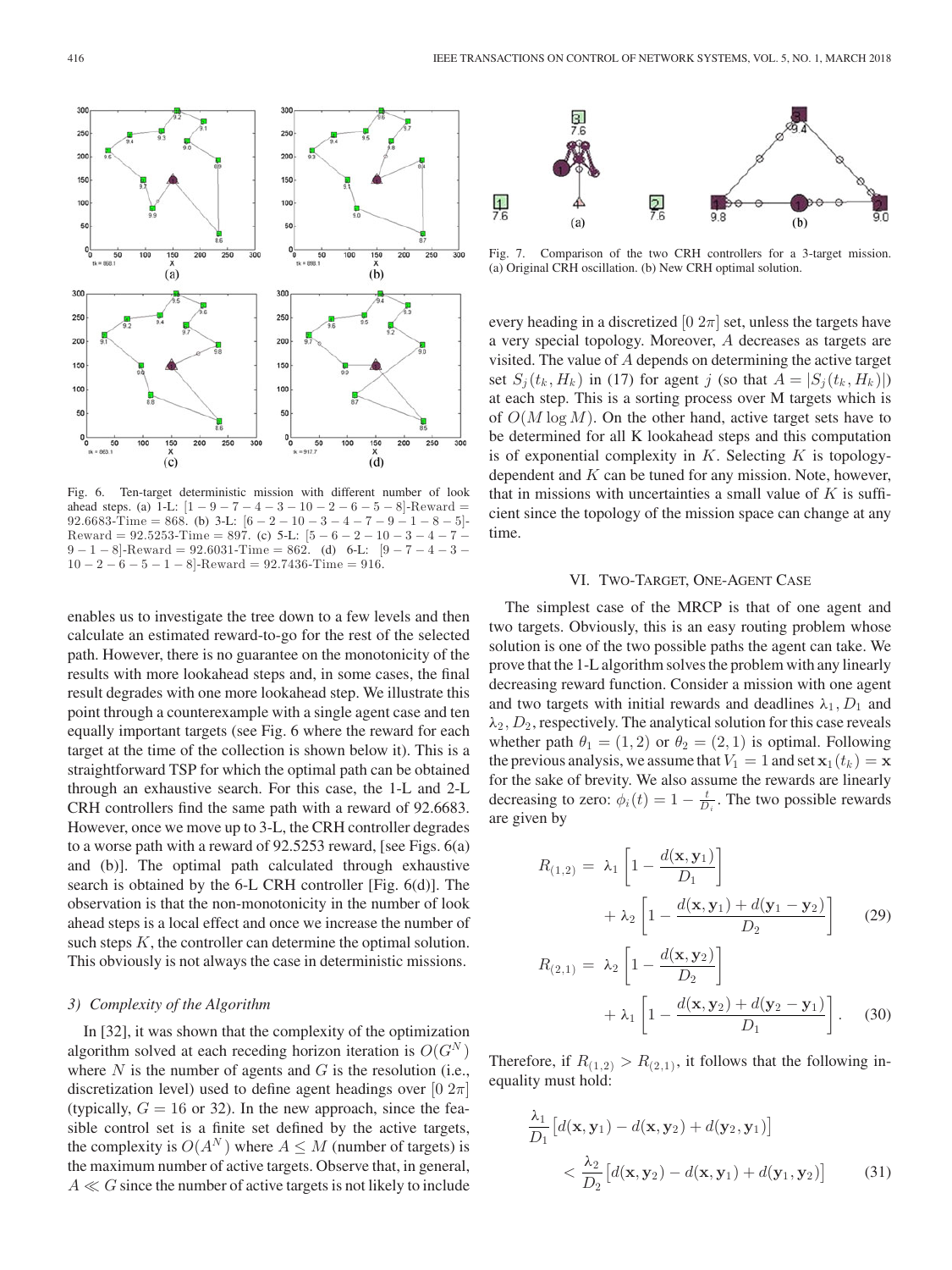



Fig. 8. Performance comparison of the original and new CRH algorithms (numbers in red show the reward for each target). (a) Initial mission. (b) Original CRH controller, 8 out of 25 targets visited prior to their deadlines. Reward = 62.8, Travel Time = 714, Computation Time: 108 s. (c) 3-L Controller, 19 out of 25 targets visited prior to their deadlines. Reward  $= 141.29$ , Travel Time  $= 677$ , Computation Time: 104 s. (d) 5-L Controller, 20 out of 25 targets visited prior to their deadlines. Reward  $= 143.42$ , Travel Time  $= 657$ , Computation Time: 1400 s.

and the optimal path is  $\theta^* = \theta_1$ . Letting  $\theta^{\text{CRH}}$  denote the path obtained by the 1-L CRH controller, we show next that this controller recovers the optimal path  $\theta^*$ .

*Theorem 2:* Consider a two-target, one-agent mission. If  $\gamma = 0$  in (15) and target i's reward at time t is  $\lambda_i(1 - \frac{t}{D_i})$ , then  $\theta^{\text{CRH}} = \theta^*$ .

*Proof:* See Appendix.

 $\frac{13}{18.2}$ 

100

25

 $20<sub>0</sub>$ 

 $15<sub>0</sub>$ 

10

# VII. SIMULATION EXAMPLES

We provide several MRCP examples in which the performance of the original and new CRH controllers is compared. We have also applied the CRH control method to the deterministic and completely homogeneous case of benchmark TSP problems. We emphasize that the CRH controller is *not* designed for deterministic TSP problems, thus it is not expected to perform as well as highly efficient TSP algorithms. Nonetheless, it performs to a comparable level; detailed results can be found in [36]. In all examples that follow, we use the cooperation parameter  $\Delta = 0$ , mobile agent speed  $V_j = 1$ , and the parameters for target rewards are  $\alpha_i = 1$ ,  $\beta_i = 1$  in (1).

*Addressing Instabilities:* As already mentioned, the original CRH controller may give rise to oscillatory trajectories and fail to complete a mission. This is illustrated in Fig. 7(a) for a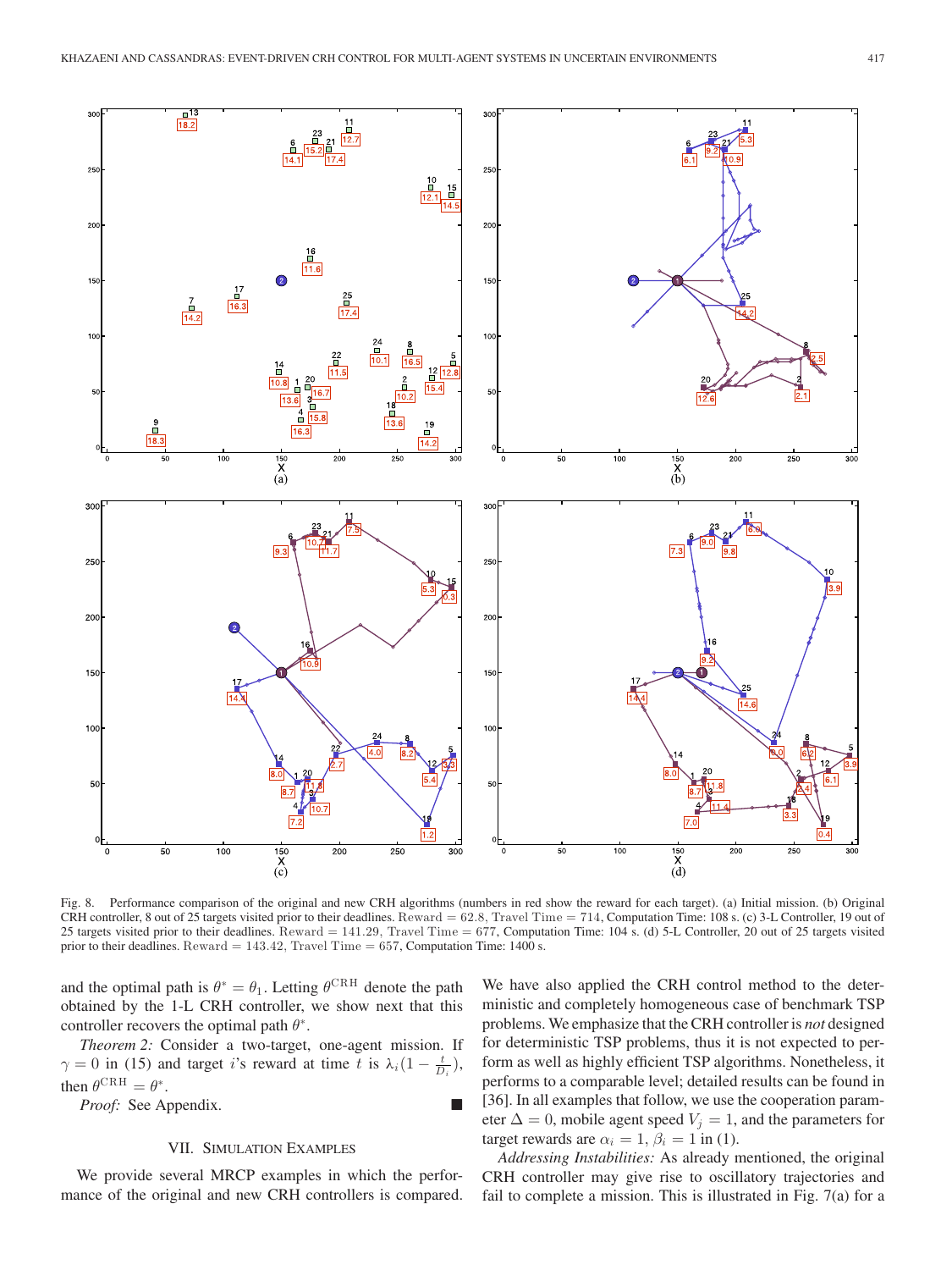TABLE I 20 TARGET-2 AGENT MISSIONS

| Mission #      | Original CRH |                    | 3-L CRH |                    |
|----------------|--------------|--------------------|---------|--------------------|
|                | Reward       | <b>Travel Time</b> | Reward  | <b>Travel Time</b> |
|                | 33.92        | 412                | 45.24   | 536                |
| $\overline{c}$ | 41.48        | 439                | 52.4    | 426                |
| 3              | 30.93        | 476                | 41.19   | 483                |
| 4              | 32.08        | 389                | 37.24   | 457                |
| 5              | 41.5         | 444                | 47.25   | 537                |
| 6              | 44.61        | 389                | 47.91   | 471                |
| 7              | 23.93        | 528                | 35.48   | 462                |
| 8              | 38.68        | 415                | 50.91   | 489                |
| 9              | 30.92        | 478                | 34.08   | 429                |
| 10             | 36.81        | 458                | 44.26   | 476                |
| Average        | 35.48        | 443                | 43.53   | 479                |
| SD             | 6.29         | 43.92              | 6.40    | 37.75              |

simple mission with three linearly discounted reward targets. In Fig. 7(b), it is shown that the new CRH controller can easily determine the optimal path in this simple case.

*Comparison of the Two CRH Controllers*: A mission with 25 targets distributed uniformly and 2 agents starting at a base is considered as shown in Fig. 8(a), with uniformly distributed initial rewards:  $\lambda_i \sim U(10, 20)$  and  $D_i \sim U(300, 600)$  as in (1). In this case, the original CRH [Fig. 8(b)] significantly underperforms compared to a 3-L and 5-L CRH controller [Figs. 8(c), (d)] by a large margin, with the 3-L and 5-L controllers more than doubling the mission reward. We have used a value of  $\gamma = 0.3$ and  $I_0 = 25$  in (15). The value for  $I_k$  is equal to the number of remaining targets in the mission at time  $t_k$ , i.e.,  $I_k = M_k$ . The best travel time is from the 5-L controller where the mission is completed in 657 units of time. It should be noted that minimizing time is not an objective of the MRCP considered here and reward maximization dictates the final length of the mission.

In Fig. 8 for the first ten iterations the original CRH average CPU time is around 3 s while for the 3-L and 5-L controllers it is 6 s and 114 s, respectively. However, in the last ten iterations the 3-L and 5-L CPU time goes down to 0.5 s, while it stays the same for the original CRH controller. In Fig. 8, it can be seen that in the original algorithm the red agent exhibits oscillatory behavior around targets 3, 20, 4, 1. This results in missing three of these targets. This behavior is one reason that the original controller underperforms in these cases. The other reason is that it has to solve a nonlinear optimization problem at each iteration whose complexity is fixed, whereas in the new CRH controller the computation time decreases drastically as the number of targets left in the mission space decreases. The computation times for all the controllers are shown in Fig. 8 (based on a 3.16 GHz 2-core CPU). In order to calculate the control for the original CRH controller, the complete infinite feasible control set is discretized into a finite number of headings instead of solving the original complex nonlinear optimization problem (in this case, we discretized to 16 headings). The total computation times for the original CRH and 3-L controllers are almost the same, while that of the 5-L controller is almost 10 times longer. In terms of computation time per control iteration, this is approximately the same in all original CRH controller updates, since it always involves evaluating the objective function for 16N controls in

TABLE II 20 TARGET-2 AGENT MISSIONS, WITH RANDOM TARGET APPEARANCE

| Mission #      | Original CRH |                    | $2-I$ . CRH |                    |
|----------------|--------------|--------------------|-------------|--------------------|
|                | Reward       | <b>Travel Time</b> | Reward      | <b>Travel Time</b> |
| 1              | 51.63        | 704                | 58.61       | 736                |
| $\overline{c}$ | 46.53        | 716                | 67.57       | 632                |
| 3              | 37.59        | 646                | 54.42       | 691                |
| 4              | 31.71        | 929                | 53.13       | 941                |
| 5              | 60.05        | 668                | 81.31       | 528                |
| 6              | 58.16        | 609                | 67.91       | 688                |
| 7              | 45.81        | 739                | 61.29       | 760                |
| 8              | 49.71        | 722                | 59.47       | 732                |
| 9              | 42.64        | 822                | 47.95       | 818                |
| 10             | 40.32        | 648                | 58.01       | 868                |
| Average        | 46.42        | 720                | 60.97       | 739                |
| <b>SD</b>      | 8.69         | 94.52              | 9.40        | 117.87             |

TABLE III EFFECT OF THE SPARSITY FACTOR  $\zeta_i$  in Clustered Missions

| Mission #      | $\gamma=0$ |                    | $\gamma=0.3$ |                    |
|----------------|------------|--------------------|--------------|--------------------|
|                | Reward     | <b>Travel Time</b> | Reward       | <b>Travel Time</b> |
|                | 40.62      | 552                | 61.9         | 413                |
| 2              | 64.89      | 447                | 64.64        | 420                |
| 3              | 35.24      | 471                | 63.8         | 461                |
| $\overline{4}$ | 63.78      | 465                | 64.64        | 478                |
| 5              | 25.42      | 493                | 26.5         | 449                |
| 6              | 22.        | 454                | 22           | 454                |
| 7              | 44.1       | 458                | 46.84        | 449                |
| 8              | 34.26      | 466                | 61.21        | 472                |
| <b>Average</b> | 41.29      | 475                | 51.44        | 449                |
| SD             | 15.95      | 33.72              | 17.79        | 22.91              |

this case. In contrast, for the 3-L and 5-L controllers, computation times are longer in the first few control updates and become shorter in the final iterations due to the smaller number of targets remaining to be visited.

*Randomly Generated Missions*: To compare the overall performance of the new CRH controller, we generated ten missions, each with 20 targets that are uniformly located in a  $300 \times 300$ mission space and two agents initially at the base. We have used  $\lambda_i \sim U(2, 12)$  and  $D_i = 300$ . The results are shown in Table I, in which can be seen that in every single case, the new CRH controller collects a higher reward (22% average increase) with, sometimes, a longer travel time (8% average increase). This longer travel time is to be expected since the new controller is capable of visiting *more targets* before they disappear due to vanishing rewards. In another example, 10 missions were generated, each with 20 targets where 10 targets are only initially available to the agents. The other 10 targets appear at random time instants. We use an initial reward  $\lambda_i \sim U(2, 12)$  and the parameter  $D_i \sim U(300, 600)$ . The comparison of the original and new CRH controller is shown in Table II. An increase of 31% is seen in the total reward with a slight 2% increase in the total mission time.

*Sparsity Factor in Clustered Missions*: We considered eight missions with 20 targets that are located uniformly in one case and in nine clusters in a second case. The goal here is to investigate the contribution of the sparsity factor  $\zeta_i$  in (15). We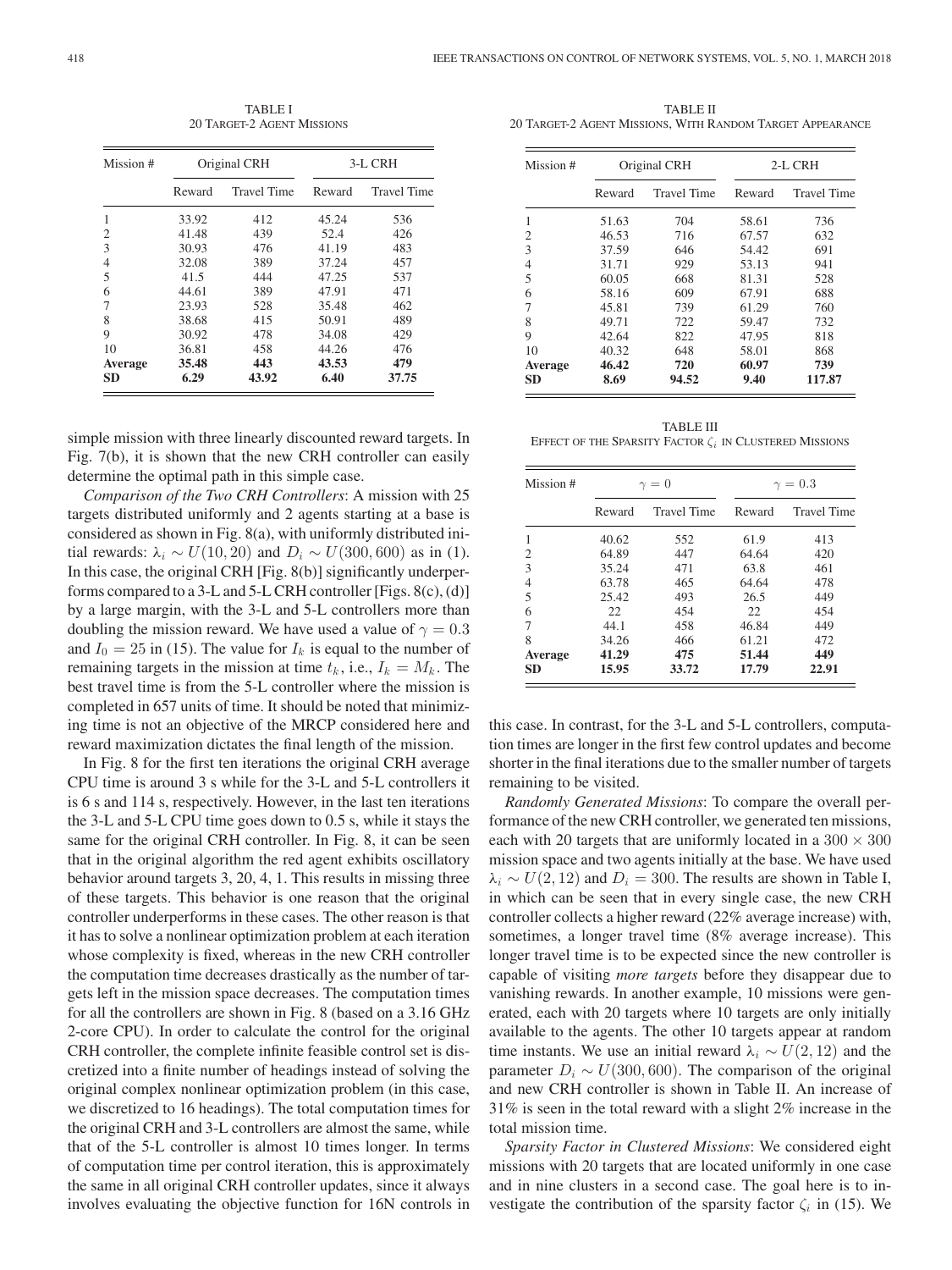have again used  $\lambda_i \sim U(2, 12)$  and  $D_i = 300$ . We consider a case with  $\gamma = 0$  which eliminates the effect of  $\zeta_i$  and a second case with  $\gamma = 0.3$  and  $I_K = 5$  in (15). The results in Table III indicate that in the clustered missions rewards are improved by about 24%. It is worth pointing out that the change in the  $\gamma$ value did not have a significant effect in missions with targets distributed uniformly (not shown in Table III).

#### VIII. CONCLUSIONS AND FUTURE WORK

A new CRH controller was developed for solving cooperative multi-agent problems in uncertain environments using the framework of previous work in [32]. We overcame several limitations of the controller developed in [32], including agent trajectory instabilities and inaccurate estimation of a reward-to-go function while improving the overall performance. The eventdriven CRH controller is developed to solve the MRCP, where multiple agents cooperate to maximize the total reward collected from a set of stationary targets in the mission space. The mission environment is uncertain, for example targets can appear at random times and agents might have a limited sensing range. The controller sequentially solves optimization problems over a planning horizon and executes the control for a shorter action horizon, where both are defined by certain events associated with new information becoming available. Unlike the earlier CRH controller, the feasible control set is finite instead of infinite. In several numerical comparisons, we showed that the new CRH controller has a better performance than the original one.

In ongoing work, the same framework is applied to problems other than the MRCP, such as "data harvesting" where each target is generating data that should be collected and delivered to the base. Here, the base acts as a target with dynamic reward. Ongoing work is also focused on extending the CRH controller to a decentralized version where each agent is responsible for calculating its own control with limited information. This will be pursued along the lines of [18] where decentralization was done for the original CRH controller. In [18] the main idea is that the reward-to-go generates a potential field in the centralized algorithm and the same pattern is followed in the distributed version by evaluating the gradient of potential fields for each separate agent. In the new algorithm, we can evaluate  $J_A$  from the perspective of each agent. Calculating the immediate reward  $J_I$  for each agent is also trivial, given that the agent should at least be able to see the closest target to itself. Note, however, that we may lose the synchronization of agents and  $H_K$  may need to be defined for each agent separately.

Finally, we are pursuing extensions to mission space topologies that include obstacles or are better represented through graphs with agents restricted to move along edges of the graph.

## **APPENDIX**

*Proof of Lemma 1:* From the definition of  $\eta_i(x, t)$  in (16) and  $C_{l,j}(t_k, H_k)$  in (19) we have

$$
d(C_{l,j}(t_k, H_k), \mathbf{y}_l) \leq d(\mathbf{x}, \mathbf{y}_l), \ \forall \mathbf{x} \in \mathcal{F}_j(t_k, H_k) \tag{32}
$$

Dividing both sides by  $\lambda_l D_l^{-1}$  and adding  $\zeta_l(t_k + H_k)$  we get, for all  $\mathbf{x} \in \mathcal{F}_i(t_k, H_k)$ 

$$
\eta_l(\mathcal{C}_{l,j}(t_k, H_k), t_k + H_k) \leq \eta_l(\mathbf{x}, t_k + H_k)
$$
 (33)

To prove the forward lemma statement, we use a contradiction argument and assume there exists a target  $r$  such that

$$
\eta_l(C_{l,j}(t_k, H_k), t_k + H_k) > \eta_r(C_{l,j}(t_k, H_k), t_k + H_k).
$$

Using (33), we get  $\eta_r(\mathcal{C}_{l,j}(t_k, H_k), t_k + H_k) < \eta_l(\mathbf{x}, t_k + H_k)$ for all  $\mathbf{x} \in \mathcal{F}_i(t_k, H_k)$ . This implies that there exists no  $\mathbf{x} \in$  $\mathcal{F}_j(t_k, H_k)$  such that  $l = \argmin_i \eta_i(\mathbf{x}, t_k + H_k)$ . Therefore, l cannot be an active target, which contradicts the assumption, hence (20) is true.

To prove the reverse statement, we assume that (20) holds for any  $i \in \mathcal{T}_k$ , i.e.,

$$
\eta_l(\mathcal{C}_{l,j}(t_k,H_k),t_k+H_k)<\eta_i(\mathcal{C}_{l,j}(t_k,H_k),t_k+H_k).
$$

By the definition of active targets  $(17)$ , we then know that l is an active target for agent j at time  $t_k$ .

*Proof of Lemma 2:* The active target set creates a partition of the set  $\mathcal{F}_1(t_k, H_k)$  where each subset is an arc in a Euclidean mission space. For any active target  $l \in S_1(t_k, H_k)$ , let the arc associated with target l be  $\mathcal{F}_1^l(t_k, H_k) \subset \mathcal{F}_j(t_k, H_k)$ . For each  $\mathcal{F}_1^l(t_k, H_k)$ , we prove that for all  $\mathbf{x} \in \mathcal{F}_1^l(t_k, H_k)$  the heading  $\mathbf{v}^* = v(\mathcal{C}_{l,1}(t_k, H_k))$  satisfies

$$
J(v(\mathbf{x}), t_k, H_k) \le J(\mathbf{v}^*, t_k, H_k). \tag{34}
$$

This means that among all headings  $v(\mathbf{x}), \mathbf{x} \in \mathcal{F}_1^l(t_k, H_k)$  the heading towards the active target  $l$  is the optimal heading in that arc. There are two possible cases:

*Case 1*:  $\mathbf{y}_l \in \mathcal{F}_1(t_k, H_k)$ . This means  $d(\mathbf{y}_l, \mathbf{x}_1(t)) = H_k$ . Also, from (19) and (12), we know that  $\forall r \in \mathcal{T}_k$ 

$$
q_r(\mathcal{C}_{r,1}(t_k + H_k)) = \begin{cases} 1 & \text{if } r = l \\ 0 & \text{otherwise} \end{cases}
$$

Setting  $\tilde{\tau}_r(\mathbf{v}^*, t_k, H_k)$ ) =  $\tilde{\tau}_r^*$ , the visit time for target l is  $\tilde{\tau}_l^*$  =  $t_k + H_k$  and reward from target l will be collected at time  $t_k + H_k$ . The estimated visit times  $\tilde{\tau}_r^*$  for the rest of the targets are determined based on a tour  $\theta^*$  which is a permutation of the set  $\mathcal{T}_{k+1}^* = \mathcal{T}_k - \{l\}$ . This tour gives the order of visit for all remaining targets. The objective function for the control **v**<sup>∗</sup> is as follows:

$$
J(\mathbf{v}^*, t_k, H_k) = J_{\mathbf{I}}(\mathbf{v}^*, t_k, H_k) + J_{\mathbf{A}}(\mathbf{v}^*, t_k, H_k)
$$
  
=  $\lambda_l \phi_l(t_k + H_k) + \sum_{r=1}^{M_{k+1}^*} \lambda_r \phi_r(\tilde{\tau}_r^*) q_l(\mathbf{x}_1(\tilde{\tau}_r^*)).$ 

Here,  $M_{k+1}^* = |\mathcal{T}_{k+1}^*|$ . Next we calculate the objective function for any other heading  $v(\mathbf{x})$  where  $\mathbf{x} \in \mathcal{F}^l_1(t_k, H_k)$ . Setting  $\tilde{\tau}_r(v(\mathbf{x}), t_k, H_k)) = \tilde{\tau}_r$  and  $\mathbf{x} \neq \mathcal{C}_{l,1}(t_k, H_k)$  so that  $q_r(\mathbf{x}) = 0$ for all  $r \in \mathcal{T}_k$ , we have

$$
J(v(\mathbf{x}), t_k, H_k) = J_{\mathbf{I}}(v(\mathbf{x}), t_k, H_k) + J_{\mathbf{A}}(v(\mathbf{x}), t_k, H_k)
$$
  
=  $0 + \sum_{r=1}^{M_{k+1}} \lambda_r \phi_r(\tilde{\tau}_r) q_l(\mathbf{x}_1(\tilde{\tau}_r)).$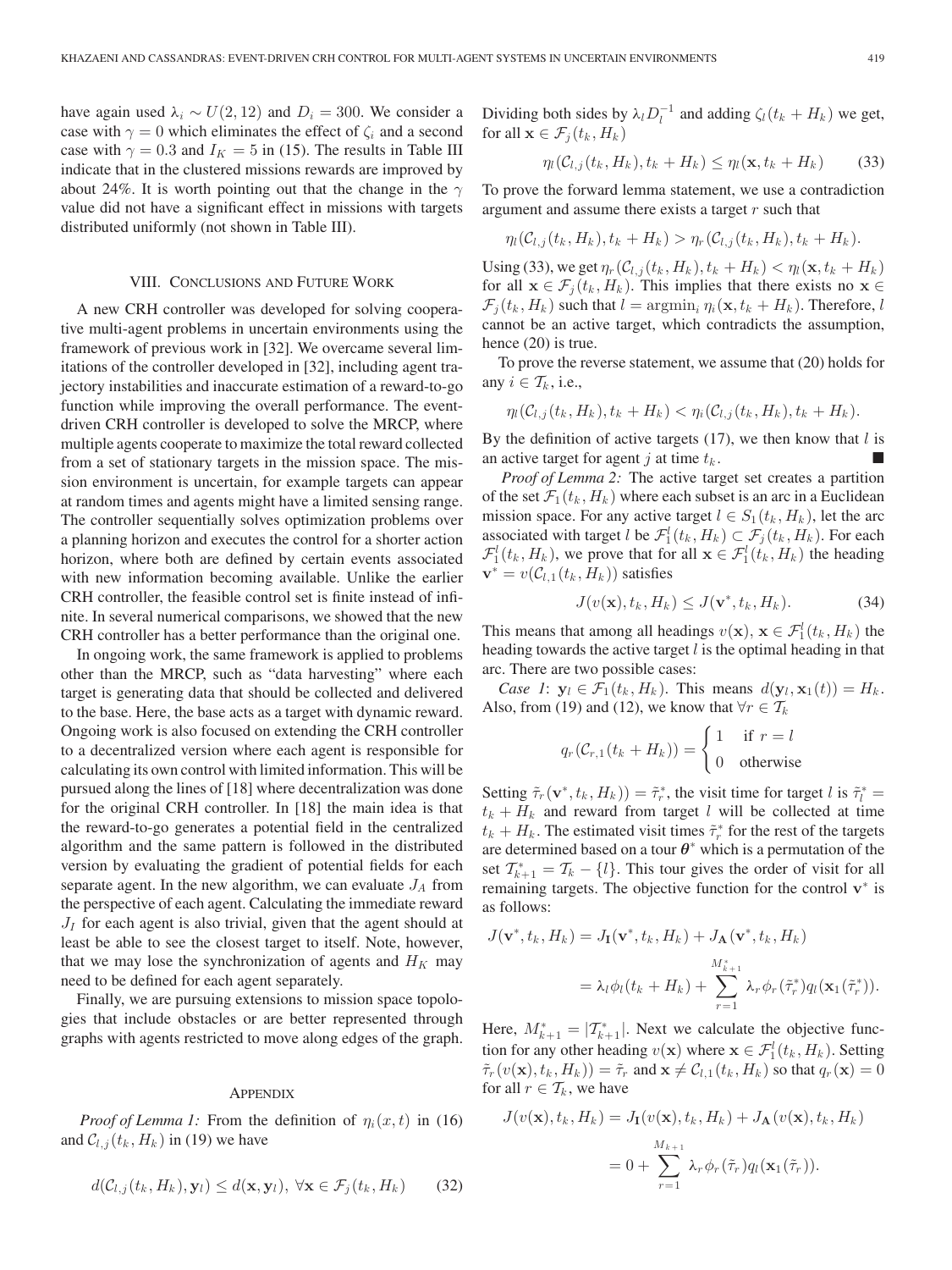In this case, no target is visited at time  $t_k + H_k$  and the aggregated tour  $\theta$  is a permutation of the set  $\mathcal{T}_{k+1} = \mathcal{T}_k$ . By definition, the target with the least travel cost from point **x** is the active target l and this is the first target in the tour  $\theta$ . The rest of the tour consists of targets in  $\mathcal{T}_{k+1} - \{l\}$ . Since in both tours  $\theta^*$  and *θ* the starting point and the set of available targets are the same, the order of targets will be identical and we have  $\theta = [l, \theta^*]$ . The visit times in  $\theta^*$  are given by

$$
\tilde{\tau}_{\boldsymbol{\theta}_n^*} = t_k + H_k + \sum_{i=1}^{n-1} d(\mathbf{y}_{\boldsymbol{\theta}_i^*}, \mathbf{y}_{\boldsymbol{\theta}_{i+1}^*}).
$$

In  $\theta$ , the visit time for the first target  $\theta_1 = l$  is  $\tilde{\tau}_{\theta_1} = t_k + H_k + \tilde{\tau}_{\theta_k}$  $d(\mathbf{x}, \mathbf{y}_l)$ . For the rest of the targets, with  $1 < n \leq M_{k+1}$ 

$$
\tilde{\tau}_{\boldsymbol{\theta}_n} = t_k + H_k + d(\mathbf{x}, \mathbf{y}_l) + \sum_{i=1}^{n-1} d(\mathbf{y}_{\boldsymbol{\theta}_i}, \mathbf{y}_{\boldsymbol{\theta}_{i+1}}).
$$

Expanding both objective functions in (34) we need to prove that

$$
\lambda_l \phi_l(\tilde{\tau}_l) + \sum_{n=2}^{M_{k+1}} \lambda_{\theta_n} \phi_{\theta_n}(\tilde{\tau}_{\theta_n}) \leq \lambda_l \phi_l(\tilde{\tau}_l^*) + \sum_{n=1}^{M_{k+1}^*} \lambda_{\theta_n} \phi_{\theta_n^*}(\tilde{\tau}_{\theta_n^*}).
$$
\n(35)

Recall that by assumption,  $\phi_i(t)$  is a non-increasing function. Since for all  $1 < n \le M_{k+1}$ , we have  $\theta_{n+1} = \theta_n^*$  and  $\tilde{\tau}_{\theta_{n+1}} >$  $\tilde{\tau}_{\theta_n^*}$  it follows that

$$
\phi_{\boldsymbol{\theta}_{n+1}}(\tilde{\tau}_{\boldsymbol{\theta}_{n+1}}) \leq \phi_{\boldsymbol{\theta}_{n}^{*}}(\tilde{\tau}_{\boldsymbol{\theta}_{n}^{*}}).
$$

Summing over all the targets and observing that  $M_{k+1} = 1 +$  $M^*_{k+1}$  we have

$$
\sum_{n=2}^{M_{k+1}} \lambda_{\boldsymbol{\theta}_{n}'} \phi_{\boldsymbol{\theta}_{n}} (\tilde{\tau}_{\boldsymbol{\theta}_{n}}) \leq \sum_{n=1}^{M_{k+1}^{*}} \lambda_{\boldsymbol{\theta}_{n}} \phi_{\boldsymbol{\theta}_{n}^{*}} (\tilde{\tau}_{\boldsymbol{\theta}_{n}^{*}}).
$$
 (36)

For target l under the control **v**<sup>\*</sup>, we have  $\tilde{\tau}_l^* = t_k + H_k$  and under  $v(\mathbf{x})$ , we have  $\tilde{\tau}_l = (t_k + H_k + d(\mathbf{x}, \mathbf{y}_l))$ . Using the nonincreasing property of the function  $\phi_i(t)$  we have

$$
\phi_l(\tilde{\tau}_l) \le \phi_l(\tilde{\tau}_l^*). \tag{37}
$$

Combining (36) and (37) yields (35).

*Case 2*:  $y_l \notin \mathcal{F}_1(t_k, H_k)$ . In this case, for any point **x** ∈  $\mathcal{F}_1^l(t_k, H_k)$  we have a zero immediate reward. Thus, only the rewards-to-go need to be compared. Using (18), for any  $x \in$  $\mathcal{F}_1^l(t_k, H_k)$  we know the aggregation tour  $\theta$  for any point **x** starts with target l and the rest of it would also be the same. Similarly, let us assume  $\theta^*$  is the tour for  $\mathbf{v}^*$  and  $\theta$  is the tour for any other control  $v(x)$ . The estimated visit times for  $\theta^*$  are

$$
\tilde{\tau}_{\boldsymbol{\theta}_n^*} = t_k + H_k + d(\mathbf{y}_l, C_{l,1}(t_k, H_k)) + \sum_{i=1}^{n-1} d(\mathbf{y}_{\boldsymbol{\theta}_i^*}, \mathbf{y}_{\boldsymbol{\theta}_{i+1}^*})
$$

and for *θ*

$$
\tilde{\tau}_{\boldsymbol{\theta}_n} = t_k + H_k + d(\mathbf{y}_l, \mathbf{x}) + \sum_{i=1}^{n-1} d(\mathbf{y}_{\boldsymbol{\theta}_i}, \mathbf{y}_{\boldsymbol{\theta}_{i+1}}).
$$

By the definition in (19),  $C_{l,1}(t_k, H_k)$ ) is on the shortest path from  $\mathbf{x}_1(t_k)$  to  $\mathbf{y}_l$ , i.e.,  $\tilde{\tau}_{\theta_n} > \tilde{\tau}_{\theta_n}$ . Again, with  $\phi_i(t)$  being

non-increasing, we have  $\phi_{\theta_n}(\tilde{\tau}_{\theta_n}) \leq \phi_{\theta_n}(\tilde{\tau}_{\theta_n})$  for all *n*, which implies  $J(v(\mathbf{x}), t_k, H_k) \leq J(\mathbf{v}^*, t_k, H_k)$ .

We have thus proved the lemma statement that the optimal heading of the agent is one of the direct headings towards an active target.

*Proof of Theorem 1:* In the multi-agent mission, calculating the immediate reward and reward-to-go in (13) and (24) for each agent is equivalent to a one-agent mission limited to its own target subset  $\mathcal{T}_{k,j}$ . Therefore, the result follows directly from Lemma 2.

*Proof of Theorem 2:* We assume WLOG that  $d(\mathbf{x}, \mathbf{y}_1)$  <  $d(\mathbf{x}, \mathbf{y}_2)$  so that at time  $t_k$  we have  $H_k = d(\mathbf{x}, \mathbf{y}_1)$ . This implies that target 1 is always an active target (the travel cost of target 1 at time  $t_{k+1} = t_k + H_k$  is equal to 0). Recalling (19) and setting  $C_{2,1} = C_{2,1}(t_k, H_k)$ , we have  $d(\mathbf{x}, \mathbf{y}_1) = d(\mathbf{x}, C_{2,1}) = H_k$ . This results in

$$
d(\mathbf{x}, \mathbf{y}_2) = d(\mathbf{x}, \mathbf{y}_1) + d(\mathbf{y}_2, C_{2,1}).
$$
 (38)

From Lemma 1, target 2 is an active target if and only if  $\eta_2(C_{2,1}, t_k + H_k) \leq \eta_1(C_{2,1}, t_{k+1})$ . Therefore, from (16), target 2 is an active target if and only if

$$
\frac{d(\mathcal{C}_{2,1}, \mathbf{y}_2)}{\lambda_2 D_2^{-1}} \le \frac{d(\mathcal{C}_{2,1}, \mathbf{y}_1)}{\lambda_1 D_1^{-1}}
$$

which is rewritten as

$$
\frac{\lambda_1}{D_1}d(\mathcal{C}_{2,1},\mathbf{y}_2)\leq \frac{\lambda_2}{D_2}d(\mathcal{C}_{2,1},\mathbf{y}_1).
$$

We now consider two possible cases regarding target 2. First, assume target 2 is not an active target, i.e.,

$$
\frac{\lambda_1}{D_1}d(\mathcal{C}_{2,1}, \mathbf{y}_2) > \frac{\lambda_2}{D_2}d(\mathcal{C}_{2,1}, \mathbf{y}_1). \tag{39}
$$

Starting with the trivial inequality

$$
0 > \frac{-\lambda_1}{D_1} [d(\mathcal{C}_{2,1}, \mathbf{y}_2) + d(\mathcal{C}_{2,1}, \mathbf{y}_1)]
$$

add  $\frac{\lambda_2}{D_2} [d(\mathcal{C}_{2,1}, \mathbf{y}_1)]$  to both sides and use (39) to get

$$
\frac{\lambda_1}{D_1} [d(C_{2,1}, \mathbf{y}_2)] > \frac{\lambda_2}{D_2} [d(C_{2,1}, \mathbf{y}_1)]
$$
  
> 
$$
\frac{-\lambda_1}{D_1} [d(C_{2,1}, \mathbf{y}_2)] + \left(\frac{\lambda_2}{D_2} - \frac{\lambda_1}{D_1}\right) d(C_{2,1}, \mathbf{y}_1)].
$$

Adding the positive quantity of  $\frac{\lambda_2}{D_2} [d(C_{2,1}, \mathbf{y}_2)]$  to both sides and invoking the triangle inequality

$$
\left(\frac{\lambda_1}{D_1} + \frac{\lambda_2}{D_2}\right) \left[d(\mathcal{C}_{2,1}, \mathbf{y}_2)\right] > \left(\frac{\lambda_2}{D_2} - \frac{\lambda_1}{D_1}\right) \left[d(\mathcal{C}_{2,1}, \mathbf{y}_2)\right] \n+ \left(\frac{\lambda_2}{D_2} - \frac{\lambda_1}{D_1}\right) \left[d(\mathcal{C}_{2,1}, \mathbf{y}_1)\right] > \left(\frac{\lambda_2}{D_2} - \frac{\lambda_1}{D_1}\right) d(\mathbf{y}_1, \mathbf{y}_2).
$$

Rearranging the last inequality and using (38) results in

$$
\frac{\lambda_1}{D_1} \left[ d(\mathbf{x}, \mathbf{y}_2) + d(\mathbf{y}_2, \mathbf{y}_1) \right] + \frac{\lambda_2}{D_2} d(\mathbf{x}, \mathbf{y}_2) > \frac{\lambda_1}{D_1} d(\mathbf{x}, \mathbf{y}_1) \n+ \frac{\lambda_2}{D_2} \left[ d(\mathbf{x}, \mathbf{y}_1) + d(\mathbf{y}_2, \mathbf{y}_1) \right]
$$
\n(40)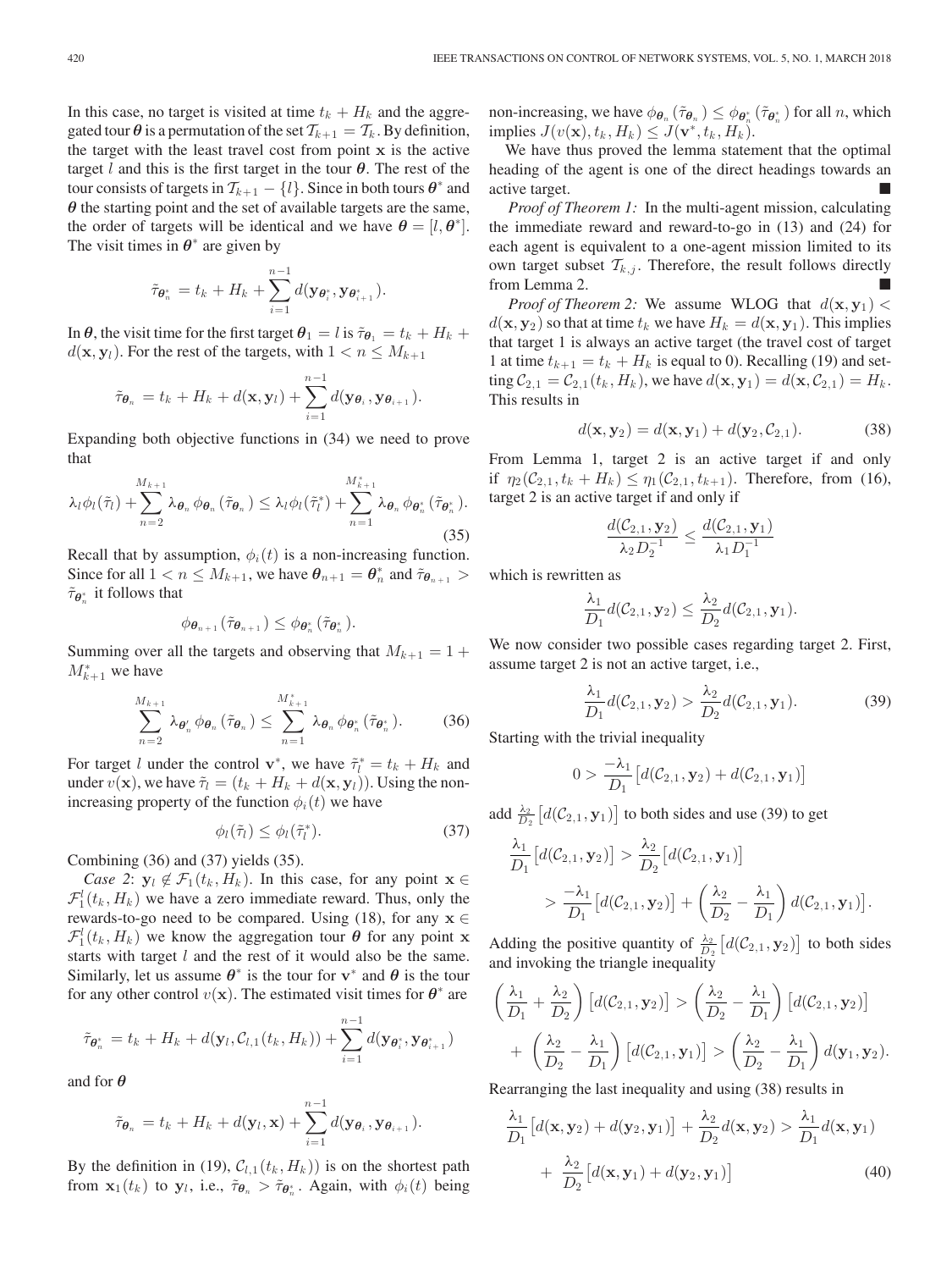which is the same as (31) implying that path  $\theta_1 = (1, 2)$  is optimal, i.e., the CRH controller finds the optimal path.

Next, assume that target 2 is also an active target along with target 1. Let  $u_1$  and  $u_2$  be the headings for target 1 and 2, respectively, i.e.,  $\mathbf{x}_1(t_{k+1}, u_1) = \mathbf{y}_1$  and  $\mathbf{x}_1(t_{k+1}, u_2) = C_{2,1}$ , The objective function of the CRH controller under  $u_1$  and  $u_2$  is

$$
J(u_1, t_k, H_k) = J_{\mathbf{I}}(u_1, t_k, H_k) + J_{\mathbf{A}}(u_1, t_k, H_k)
$$
  
\n
$$
= \lambda_1 \phi_1(t_{k+1}) + \lambda_2 \phi_2(t_{k+1} + d(\mathbf{y}_1, \mathbf{y}_2))
$$
  
\n
$$
J(u_2, t_k, H_k) = J_{\mathbf{I}}(u_2, t_k, H_k) + J_{\mathbf{A}}(u_2, t_k, H_k)
$$
  
\n
$$
= 0 + [\lambda_2 \phi_2(t_{k+1} + d(C_{2,1}, \mathbf{y}_2))
$$
  
\n
$$
+ \lambda_1 \phi_1(t_{k+1} + d(C_{2,1}, \mathbf{y}_2) + d(\mathbf{y}_1, \mathbf{y}_2)).
$$

Note that in order to evaluate the objective function for  $u_2$  we find a tour starting at point  $C_{2,1}$  which goes to the target with minimum travel cost. However, for target 2 to be active at  $t_k$  it has to have the smallest travel cost at that point, which results in  $J_{\mathbf{A}}(u_2, t_k, H_k)$  to be the reward of going to target 2 and then target 1. We can see that using the reward of each path from (29) and (30) we can write

$$
J(u_1, t_k, H_k) = R_{(1,2)}, \qquad J(u_2, t_k, H_k) = R_{(2,1)}.
$$

Thus, the objective function of the CRH controller under  $u_1$  and  $u_2$  is identical to the corresponding path rewards. Hence, the CRH controller selects the correct optimal heading at  $t_k$ .

#### **REFERENCES**

- [1] J. S. Shamma, *Cooperative Control of Distributed Multi-Agent Systems*. Wiley Online Library, 2007.
- [2] R. M. Murray, "Recent research in cooperative control of multivehicle systems," *J. Dynam. Syst., Measur., and Control*, vol. 129, no. 5, pp. 571–583, 2007.
- [3] R. Murphey and P. M. Pardalos, *Cooperative Control and Optimization*, vol. 66 New York: Springer, 2002.
- [4] A. Jadbabaie, J. Lin, and A. S. Morse, "Coordination of groups of mobile autonomous agents using nearest neighbor rules," *IEEE Trans. Autom. Control*, vol. 48, no. 6, pp. 988–1001, 2003.
- [5] T. McLain, P. Chandler, S. Rasmussen, and M. Pachter, "Cooperative control of UAV rendezvous," *Proc. American Control Conf.*, pp. 2309–2314, 2001.
- [6] C. Yao, X. C. Ding, and C. G. Cassandras, "Cooperative receding horizon control for multi-agent rendezvous problems in uncertain environments," in *Proc. 49th IEEE Conf. Decision and Control (CDC)*, pp. 4511–4516, Dec. 2010.
- [7] C. G. Cassandras, X. Lin, and X. Ding, "An optimal control approach to the multi-agent persistent monitoring problem," *IEEE Trans. Autom. Control*, vol. 58, pp. 947–961, Apr. 2013.
- [8] J. Cortes, S. Martinez, T. Karatas, and F. Bullo, "Coverage control for mobile sensing networks," *IEEE Trans. Robot. Autom.*, vol. 20, no. 2, pp. 243–255, 2004.
- [9] M. Zhong and C. G. Cassandras, "Distributed coverage control and data collection with mobile sensor networks," *IEEE Trans. Autom. Control*, vol. 56, no. 10, pp. 2445–2455, 2011.
- [10] D. Panagou, M. Turpin, and V. Kumar, "Decentralized goal assignment and trajectory generation in multi-robot networks: A multiple lyapunov functions approach," in *Proc. 2014 IEEE Int. Conf. Robotics and Automation (ICRA)*, pp. 6757–6762, May 2014.
- [11] W. Ren and R. Beard, *Distributed Consensus in Multi-Vehicle Cooperative Control: Theory and Applications*. New YorkSpringer, 2008.
- [12] M. Zhong and C. G. Cassandras, "Asynchronous distributed optimization with event-driven communication," *IEEE Trans. Autom. Control*, vol. 55, no. 12, pp. 2735–2750, 2010.
- [13] R. Arvind, G. Vipin, S. Dharmashankar, B. Lorenz, and S. Tariq, 3D conflict resolution of multiple aircraft via dynamic optimization. *Guidance, Navigation, and Control and Co-located Conf.*, Amer. Inst. Aeronaut. and Astronaut., 2003.
- [14] I. Harmati and K. Skrzypczyk, "Robot team coordination for target tracking using fuzzy logic controller in game theoretic framework," *Robot. Auton. Syst.*, vol. 57, no. 1, pp. 75–86, 2009.
- [15] E. Frazzoli, Z. H. Mao, J. H. Oh, and E. Feron, "Resolution of conflicts involving many aircraft via semidefinite programming," *J. Guid., Control, and Dynamics*, vol. 24, no. 1, pp. 79–86, 2001.
- [16] W. Ren, R. W. Beard, and T. W. McLain, "Coordination variables and consensus building in multiple vehicle systems," *Coop. Control*, vol. 309, pp. 171–188, 2005.
- [17] W. Ren, "Cooperative control design strategies with local interactions," in *Proc. IEEE Int. Conf. Networking, Sensing and Control, 2006*, pp. 451–456, 2006.
- [18] W. Li and C. G. Cassandras, "Centralized and distributed cooperative receding horizon control of autonomous vehicle missions," *Mathemat. Comput. Modell.*, vol. 43, no. 9, pp. 1208–1228, 2006.
- [19] D. Cruz, J. McClintock, B. Perteet, O. A. A. Orqueda, C. Yuan, and R. Fierro, "Decentralized cooperative control–A multivehicle platform for research in networked embedded systems," *IEEE Control Syst.*, vol. 27, no. 3, pp. 58–78, 2007.
- [20] N. P. Salz, "Anon—A theory for traveling salesman problem," *Oper. Res.*, vol. S 14, 1966.
- [21] D. L. Applegate, R. E. Bixby, V. Chvatal, and W. J. Cook, *The Traveling Salesman Problem: A Computational Study*. Princeton, NJ: Princeton University Press, 2011.
- [22] G. Laporte, "The vehicle routing problem: An overview of exact and approximate algorithms," *Eur. J. Oper. Res.*, vol. 59, no. 3, pp. 345–358, 1992.
- [23] A. Ekici and A. Retharekar, "Multiple agents maximum collection problem with time dependent rewards," *Comput. and Ind. Eng.*, vol. 64, no. 4, pp. 1009–1018, 2013.
- [24] H. Tang, E. Miller-Hooks, and R. Tomastik, "Scheduling technicians for planned maintenance of geographically distributed equipment," *Transport. Res. Pt. E: Logist. and Transport. Rev.*, vol. 43, no. 5, pp. 591–609, 2007.
- [25] V. Pillac, M. Gendreau, C. Guret, and A. L. Medaglia, "A review of dynamic vehicle routing problems," *Eur. J. Oper. Res.*, vol. 225, no. 1, pp. 1–11, 2013.
- [26] R. Lahyani, M. Khemakhem, and F. Semet, "Rich vehicle routing problems: From a taxonomy to a definition," *Eur. J. Oper. Res.*, vol. 241, no. 1, pp. 1–14, 2015.
- [27] F. Bullo, E. Frazzoli, M. Pavone, K. Savla, and S. Smith, "Dynamic vehicle routing for robotic systems," *Proc. IEEE*, vol. 99, pp. 1482–1504, Sep. 2011.
- [28] J. S. Bellingham, M. Tillerson, M. Alighanbari, and J. P. How, "Cooperative path planning for multiple UAVs in dynamic and uncertain environments," in *Proc. IEEE Conf. Decision and Control (CDC)*, pp. 2816–2822 vol. 3, 10–13 Dec. 2002.
- [29] M. G. Earl and R. D'Andrea, "A decomposition approach to multi-vehicle cooperative control," *Robot. Auton. Syst.*, vol. 55, pp. 276–291, 2007.
- [30] D. V. Dimarogonas and K. H. Johansson, "Event-triggered cooperative control," in *Eur. Control Conf.*, pp. 3015–3020, 2009.
- [31] D. Q. Mayne, J. B. Rawlings, C. V. Rao, and P. O. M. Scokaert, "Constrained model predictive control: Stability and optimality," *Automatica*, vol. 36, no. 6, pp. 789–814, 2000.
- [32] W. Li and C. G. Cassandras, "A cooperative receding horizon controller for multivehicle uncertain environments," *IEEE Trans. Autom. Control*, vol. 51, no. 2, 2006.
- [33] C. Poli, G. Chini, G. Oddi, and A. Pietrabissa, "Receding horizon multivehicle routing for emergency scenarios," in *Mediterranean Conference on Control and Automation (MED)*, Palermo, Italy, , University of Palermo. Jun. 16–19, 2014.
- [34] Y. Khazaeni and C. G. Cassandras, "A new event-driven cooperative receding horizon controller for multi-agent systems in uncertain environments," in *Proc. 53rd IEEE Conf. Decision and Control (CDC)*, Dec. 2014, Los Angeles, CA.
- [35] J. J. Schneider, T. Bukur, and A. Krause, "Traveling salesman problem with clustering," *J. Statist. Phys.*, vol. 141, no. 5, pp. 767–784, 2010.
- [36] Y. Khazaeni and C. G. Cassandras, "A new event-driven cooperative receding horizon controller for multi-agent systems in uncertain environments," *arXiv:1403.3434v2[cs.SY]*.